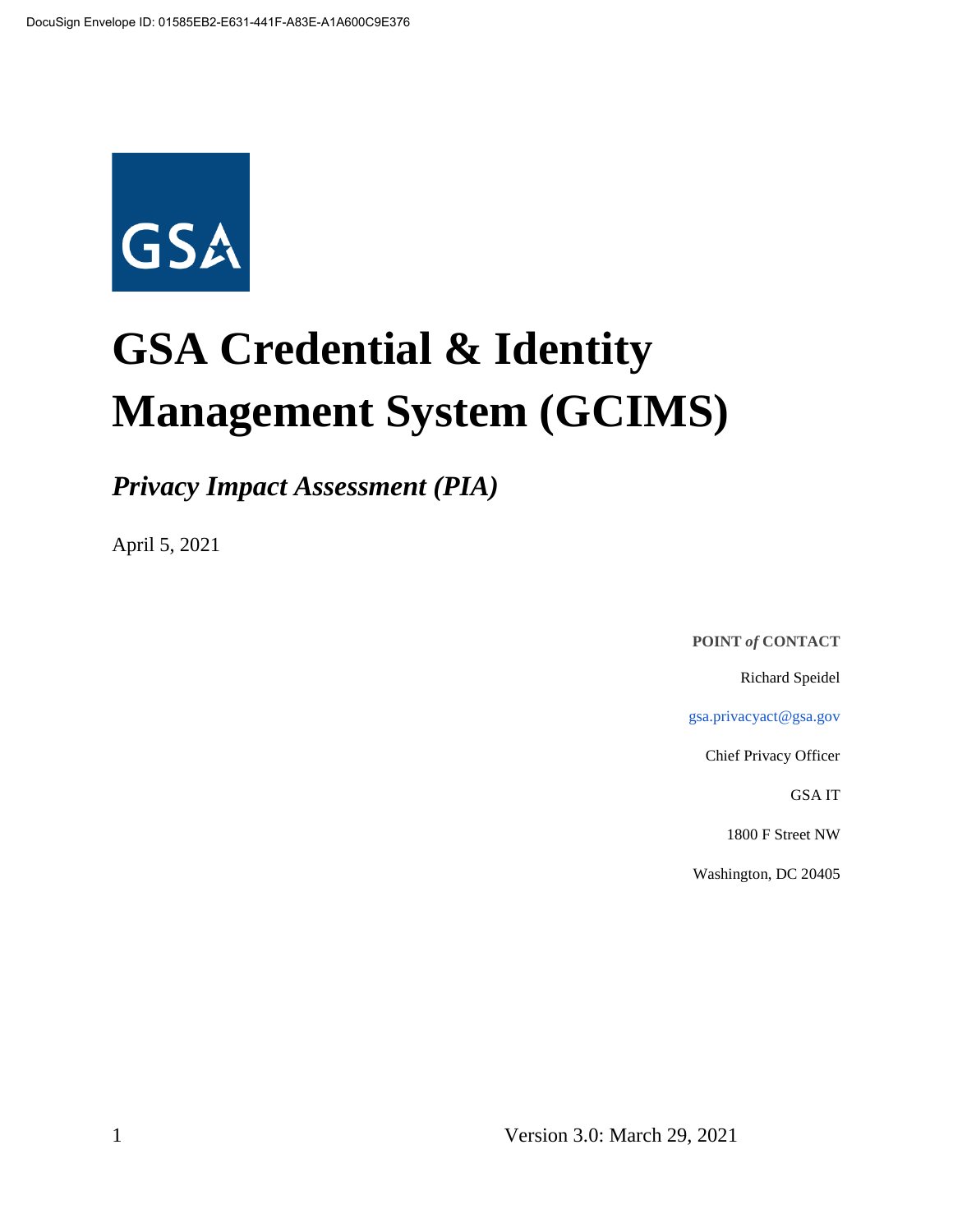# **Instructions for GSA employees and contractors:**

This template is designed to help GSA employees and contractors comply with the  $E$ -Government Act of 2002, Section 208. GSA conducts privacy impact assessments (PIAs) for electronic information systems and collections in accordance with CIO 1878.3 Developing and Maintaining Privacy Threshold Assessments, Privacy Impact Assessments, Privacy Act Notices, and System of Records Notices. The template is designed to align with GSA business processes and can cover all of the systems, applications, or projects logically necessary to conduct that business.

The document is designed to guide GSA Program Managers, System Owners, System Managers, and Developers as they assess potential privacy risks during the early stages of development and throughout the system, application, or project's life cycle.

The completed PIA shows how GSA builds privacy protections into technology from the start. Completed PIAs are available to the public at gsa.gov/pia.

Each section of the template begins with a statement of GSA's commitment to the Fair Information Practice Principles (FIPPs), a set of eight precepts that are codified in the Privacy Act of 1974.

**Please complete all sections in italicized brackets and then delete the bracketed guidance, leaving only your response.** Please note the instructions, signatory page, and document revision history table will be removed prior to posting the final PIA to GSA's website. **Please send any completed PIAs or questions to gsa.privacyact@gsa.gov.**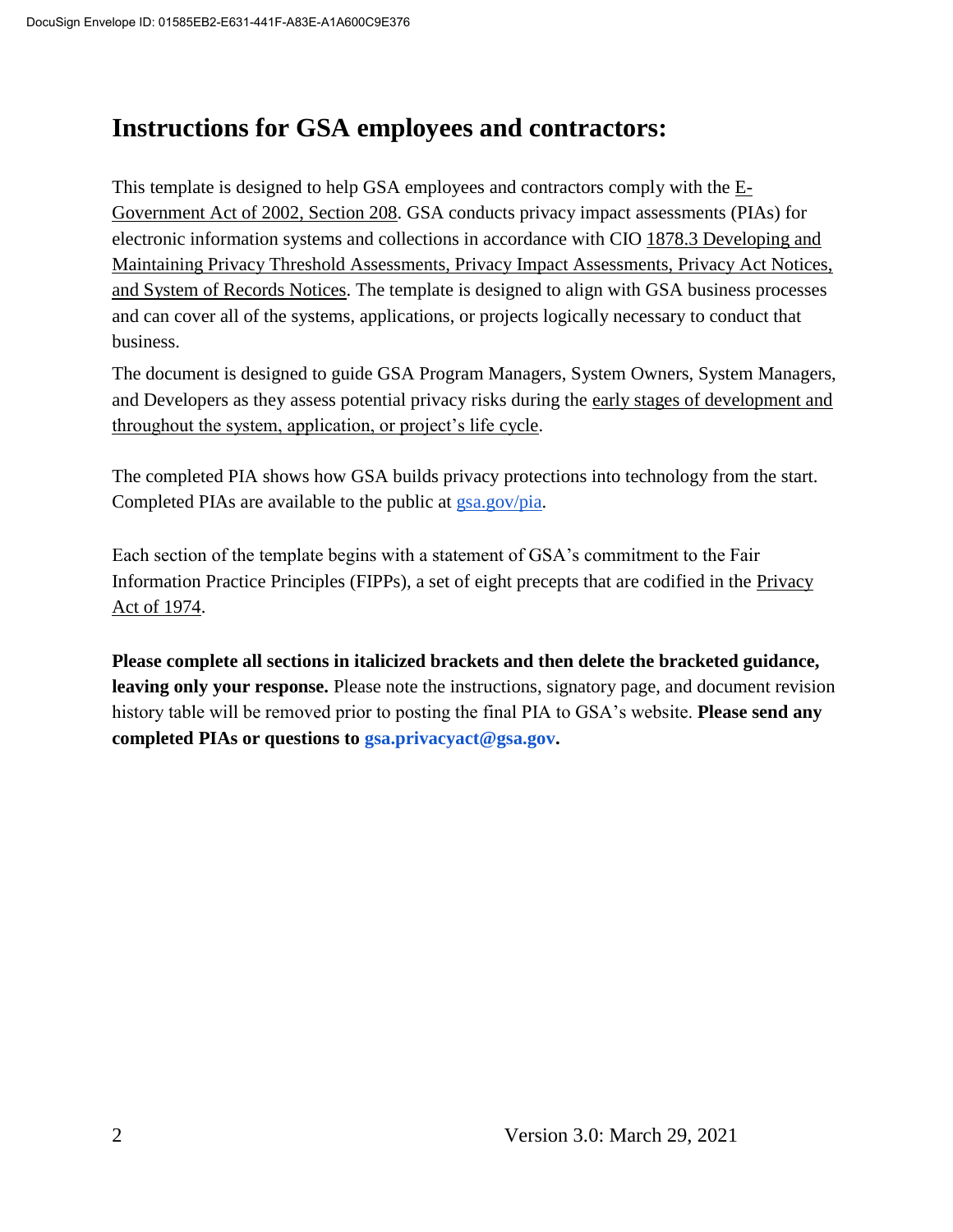# **Stakeholders**

Name of Information System Security Manager (ISSM):

● Nate Ciano

Name of Program Manager/System Owner:

● Phillip S. Ahn

# **Signature Page**

Signed:

DocuSigned by:

Nathaniel Ciano<br>————————————————————

Information System Security Manager (ISSM)

-DocuSigned by:

**\_\_\_\_\_\_\_\_\_\_\_\_\_\_\_\_\_\_\_\_\_\_\_\_\_\_\_\_\_\_\_\_\_\_\_\_\_\_**

Program Manager/System Owner

-DocuSianed by: Richard Spridel

Chief Privacy Officer (CPO) - Under the direction of the Senior Agency Official for Privacy (SAOP), the CPO is responsible for evaluating the PIA and ensuring the program manager/system owner has provided complete privacy-related information.

# **Table of contents**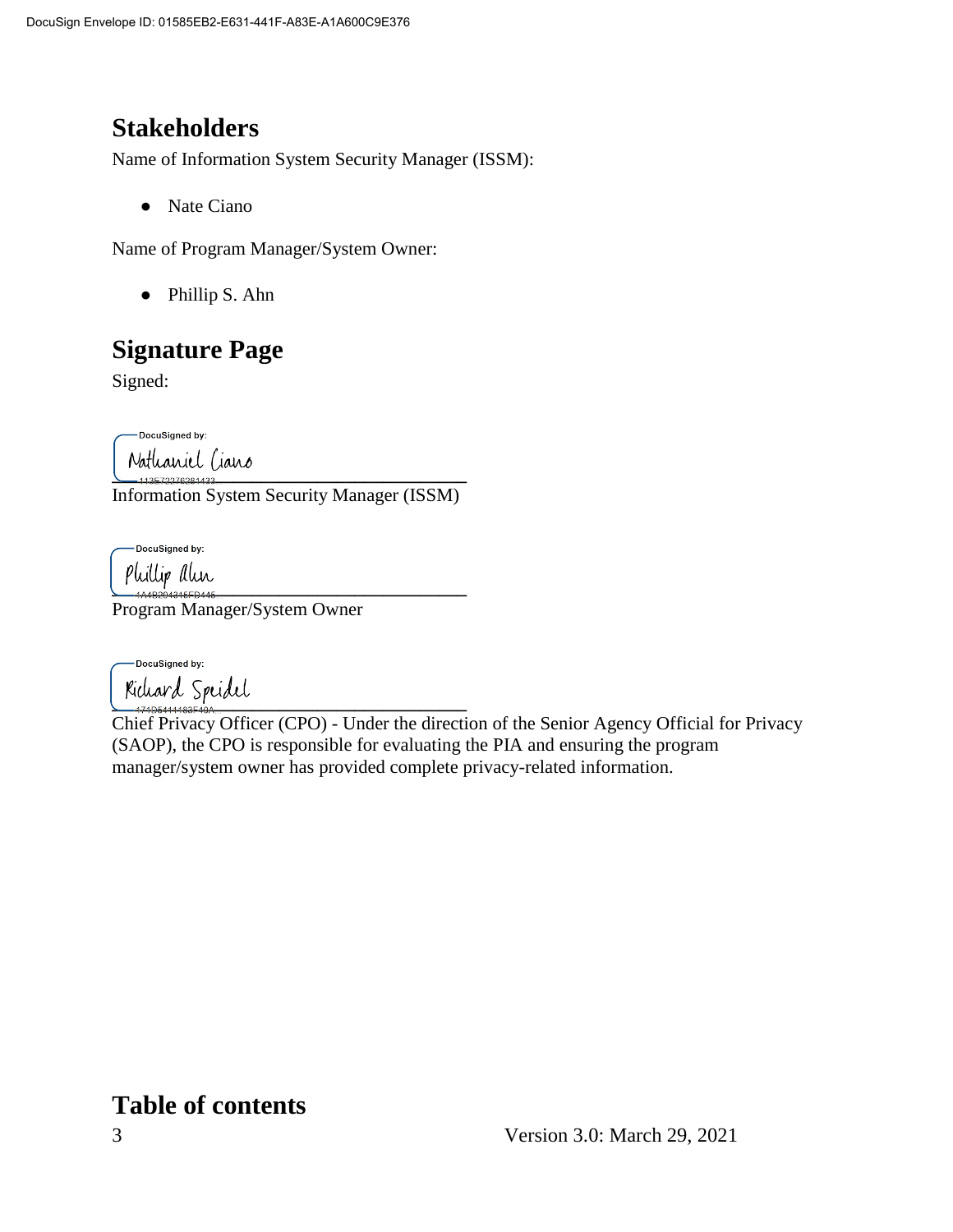#### **SECTION 1.0 PURPOSE OF COLLECTION**

1.1 What legal authority and/or agreements allow GSA to collect, maintain, use, or disseminate the information?

1.2 Is the information searchable by a personal identifier, for example a name or Social Security number? If so, what Privacy Act System of Records Notice(s) applies to the information being collected?

1.3 Has an information collection request (ICR) been submitted to or approved by the Office of Management and Budget (OMB)? If yes, provide the relevant names, OMB control numbers and expiration dates.

1.4 What is the records retention schedule for the information system(s)? Explain how long and for what reason the information is kept.

#### **SECTION 2.0 OPENNESS AND TRANSPARENCY**

2.1 Will individuals be given notice before the collection, maintenance, use or dissemination and/or sharing of personal information about them? If not, please explain.

#### **SECTION 3.0 DATA MINIMIZATION**

3.1 Why is the collection and use of the PII necessary to the project or system?

3.2 Will the system create or aggregate new data about the individual? If so, how will this data be maintained and used?

3.3 What controls exist to protect the consolidated data and prevent unauthorized access?

3.4 Will the system monitor members of the public, GSA employees, or contractors?

3.5 What kinds of report(s) can be produced on individuals?

3.6 Will the data included in any report(s) be de-identified? If so, how will GSA aggregate or de-identify the data?

#### **SECTION 4.0 LIMITS ON USES AND SHARING OF INFORMATION**

4.1 Is the information in the system, application, or project limited to only the information that is needed to carry out the purpose of the collection, maintenance, use, or dissemination?

4.2 Will GSA share any of the information with other individuals, Federal and/or state agencies, or private sector organizations? If so, how will GSA share the information?

4.3 Is the information collected directly from the individual or is it taken from another source? If so, what is the other source(s)?

4.4 Will the system, application, or project interact with other systems, either within GSA or outside of GSA? If so, what other system(s), application(s) or project(s)? If so, how? If so, is a formal agreement(s) in place?

#### **SECTION 5.0 DATA QUALITY AND INTEGRITY**

5.1 How will GSA verify the information collection, maintenance, use, or dissemination for accuracy and completeness?

#### **SECTION 6.0 SECURITY**

6.1 Who or what will have access to the data in the project? What is the authorization process for access to the project?

6.2 Has GSA completed a system security plan (SSP) for the information system(s) supporting the project?

6.3 How will the system be secured from a physical, technical, and managerial perspective?

6.4 Are there mechanisms in place to identify and respond to suspected or confirmed security incidents and breaches of PII? If so, what are they?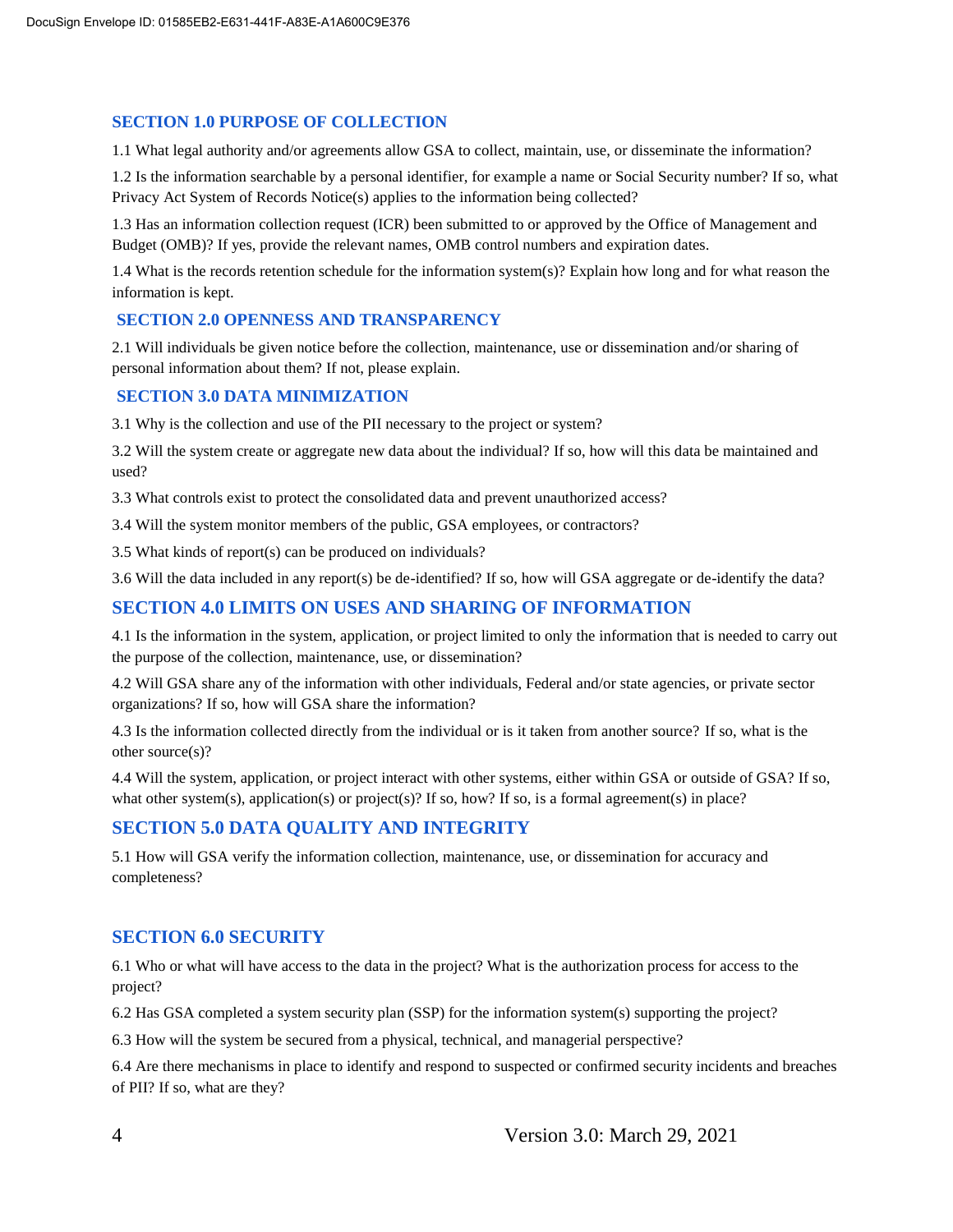#### **SECTION 7.0 INDIVIDUAL PARTICIPATION**

7.1 What opportunities do individuals have to consent or decline to provide information? Can they opt-in or opt-out? If there are no opportunities to consent, decline, opt in, or opt out, please explain.

7.2 What procedures allow individuals to access their information?

7.3 Can individuals amend information about themselves in the system? If so, how?

#### **SECTION 8.0 AWARENESS AND TRAINING**

8.1 Describe what privacy training is provided to users, either generally or specifically relevant to the project.

#### **SECTION 9.0 ACCOUNTABILITY AND AUDITING**

9.1 How does the system owner ensure that the information is being used only according to the stated practices in this PIA?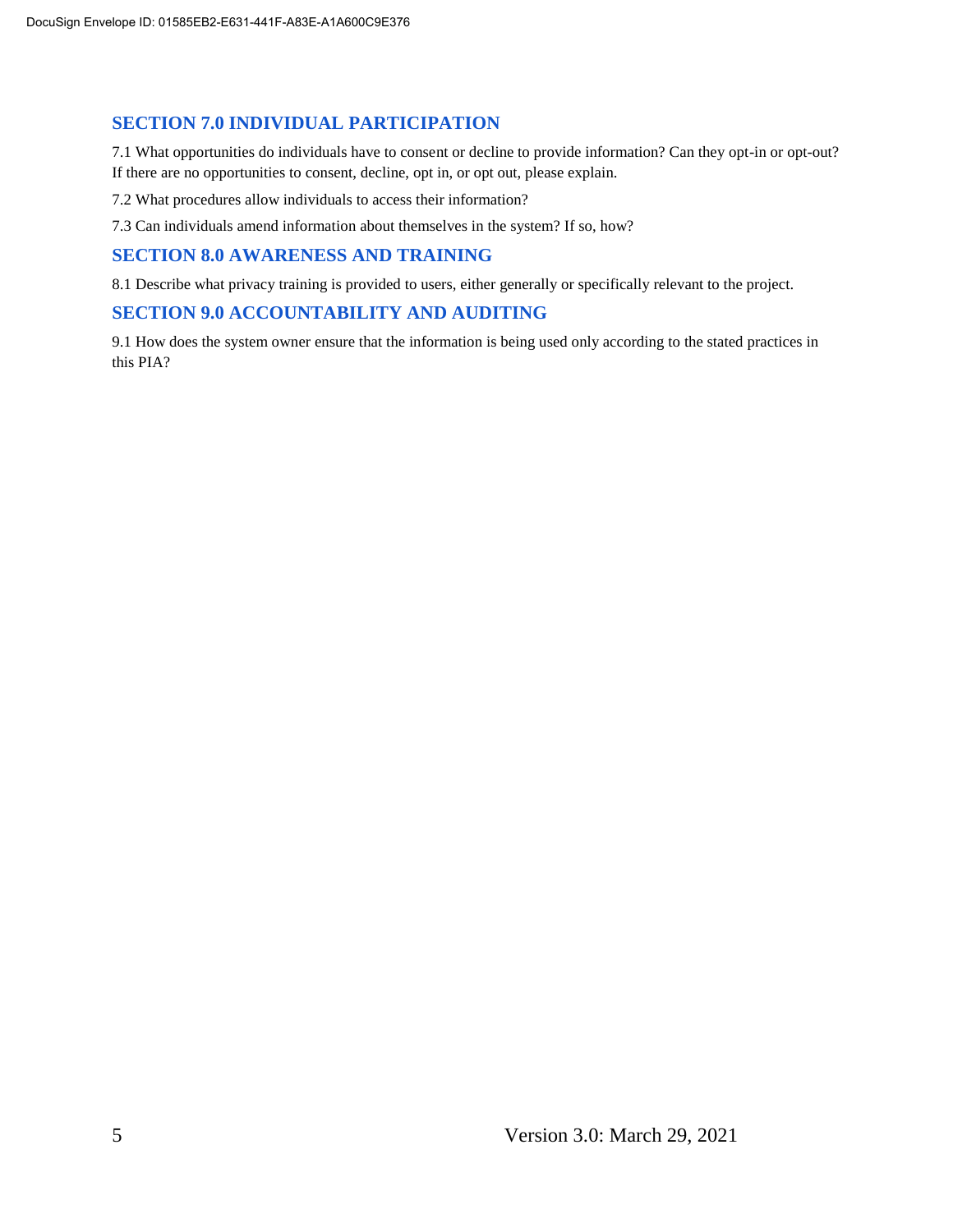#### **Document purpose**

This document contains important details about *GSA Credential and Identity Management System (GCIMS).* To accomplish its mission *Office of Mission Assurance* must, in the course of *HSPD-12 Security PMO*, collect personally identifiable information (PII) about the people who use such products and services. PII is any information  $[1]$  that can be used to distinguish or trace an individual's identity like a name, address, or place and date of birth.

GSA uses Privacy Impact Assessments (PIAs) to explain how it collects, maintains, disseminates uses, secures, and destroys information in ways that protect privacy. This PIA comprises sections that reflect GSA's privacy policy and program goals. The sections also align to the Fair Information Practice Principles (FIPPs), a set of eight precepts codified in the Privacy Act of 1974.[2]

#### **A. System, Application, or Project Name:**

*GSA Credential and Identity Management System (GCIMS) of Enterprise Application Services (EAS) FISMA system.*

#### **B. System, application, or project includes information about:**

*Individuals who require routine access to agency facilities and information technology systems, including:*

- *a. Federal employees.*
- *b. Contractors.*
- *c. Child care workers and other temporary workers with similar access requirements.*

*The system does not maintain records on occasional visitors or short-term guests.*

#### **C. For the categories listed above, how many records are there for each?**

*There are approximately 26,558 federal employees and 299,192 contractor records (including child care workers) as of 2021.*

#### **D. System, application, or project includes these data elements:**

*The system contains information needed for issuing and maintaining HSPD-12 credentials with the Managed Service Offering (MSO) and also access privilege information. Records may include:*

- *Employee/contractor/other worker full name*
- *Social Security Number (SSN)*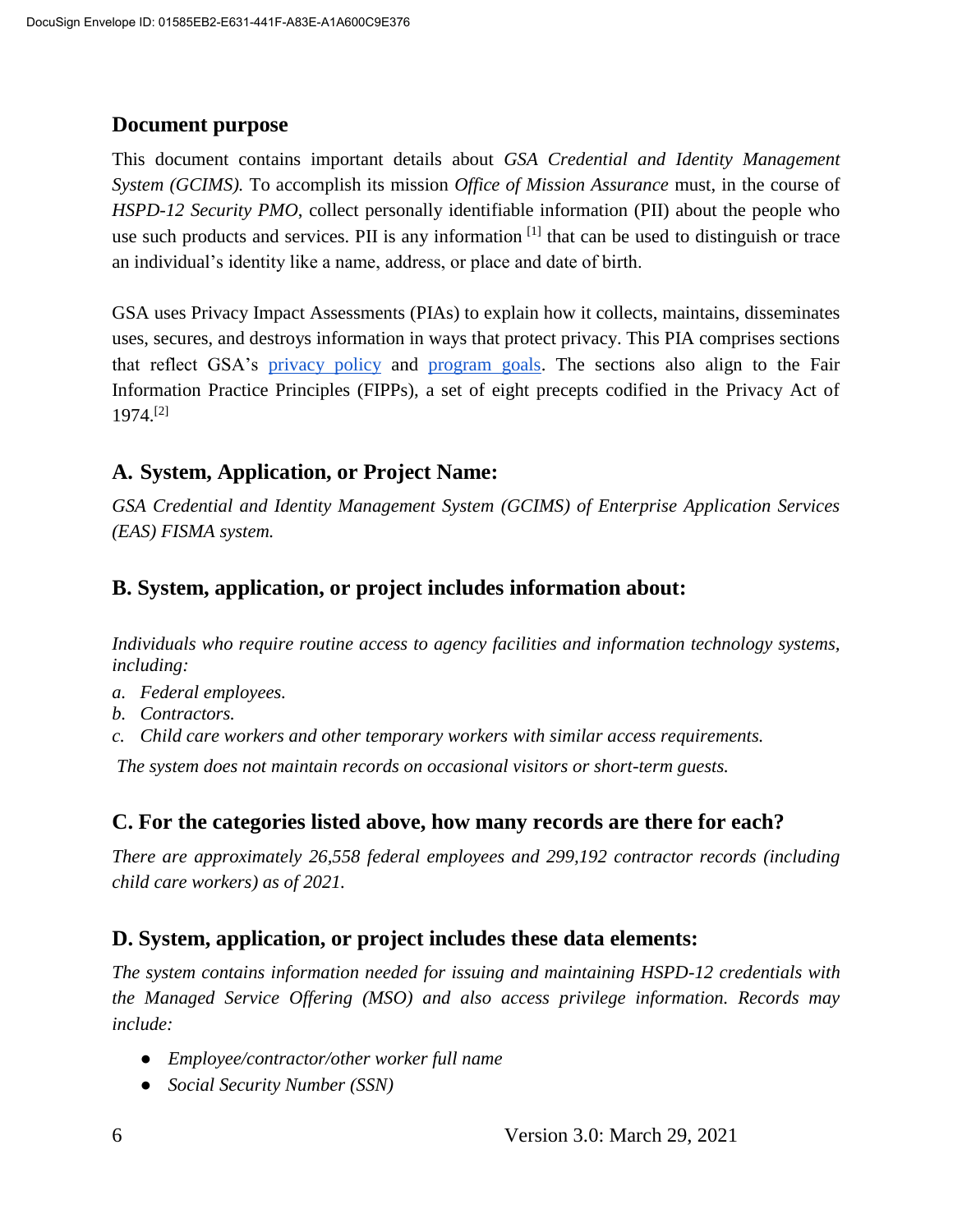- *Date of birth*
- *Place of birth*
- *Height*
- *Weight*
- *Hair color*
- *Eye color*
- *Sex*
- *Citizenship*
- *Non-US citizens only:*
	- o *Port of entry city and state*
	- o *Date of entry*
	- o *Less than 3-year US resident (yes or no)*
- *Occupation*
- *Summary report of investigation*
- *Investigation results and date*
- *File attachments containing PII (adjudication memos from OPM, Contractor Information Worksheets)*
- *Security Specialist Notes*
- *Investigation History Data*
- *Level of security clearance*
- *Date of issuance of security clearance*
- *Facial Image (recorded at enrollment station during MSO registration)*
- *Fingerprints (recorded at enrollment station during MSO registration)*
- *Organization/office of assignment*
- *Region*
- *Telephone number*
- *ID card issuance and expiration dates*
- *ID card number*
- *Emergency responder designation*
- *Home address and work location*
- *Emergency contact information*
- *Physical and logical access*
- *Contractors only:*
	- o *Contract company (also referred as vendor)*
	- o *Vendor Point of Contact (POC)*
	- o *Whether contract company is the prime or a subcontractor*
	- o *Name of prime if company is subcontractor*
	- o *Task order number, delivery order, or contract base number*
	- o *Contract start and end date*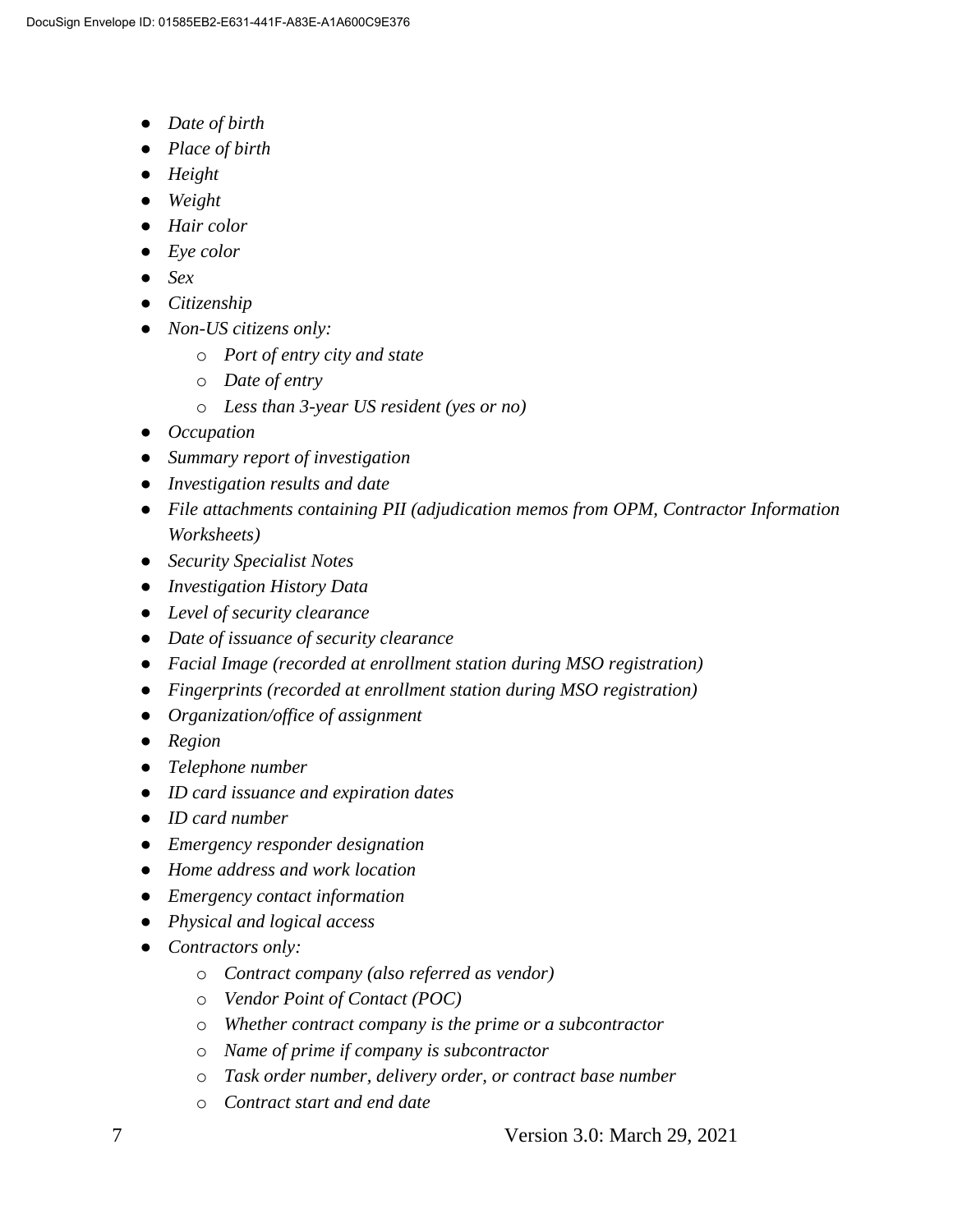- o *Contract option years (yes or no)*
- o *Names of previous companies on GSA contracts*

### **Overview**

*The GCIMS application is the system for managing all credentials issued to GSA personnel and GSA contractors and background investigation processes. Anyone who has a GSA PIV has information stored in GCIMS. GSA personnel information is imported from the GSA HR system and contractor information is manually entered from Contractor Information Worksheets (CIWs). GCIMS submits and retrieves information from the Managed System Operations (MSO) via a web service.*

*GSA contractors can login to the system to update their personal information. GSA personnel with credentialing management responsibilities initiate and track applicant credentialing requests. The application provides search capabilities for organization, contract, and person. A credential screen summarizes the employee/contractor's personal information, status, issued credential, and investigation status. GCIMS enables a user to track important dates in the credentialing process. The system diagram below shows the interaction between GCIMS and MSO systems. The connection to HR is established to synchronize authoritative GCIMS attributes with that system. GCIMS is the critical application that serves the credential data to MSO systems. GCIMS information is also distributed to Active Directory, the Insite Staff Database, and the National Alert and Accountability System (NAAS).*

*PII is collected such as DOB, SSN, gender, addresses, birth place, etc. related to an individual to identify the individual and contact them as part of the background check processing by OPM FSEM and credentialing by the MSO. In addition, related information is requested to tie contractors to GSA contracts, buildings, and vendor POC information to allow notification of applicants concerning HSPD-12 compliance and initial/final adjudication determinations.*

#### *RPA BOT Process:*

*An attended Bot navigates to the GSA Credential & Identity Management System (GCIMS) and*  downloads files containing information on GSA Contractors that are requesting security *clearances.*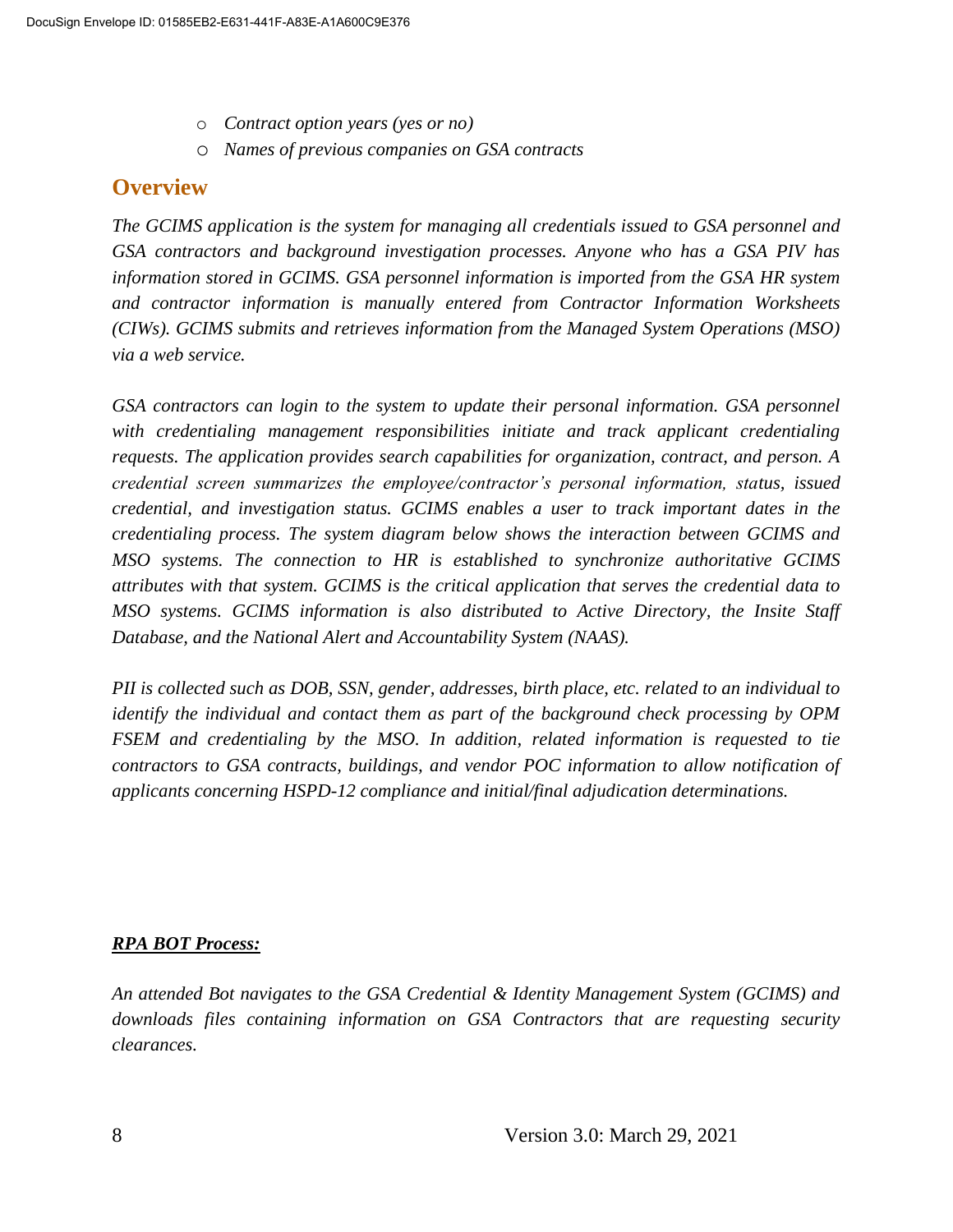*The files from GCIMS are downloaded to a temporary folder and then uploaded to e-QIP. The files include each contractor's SSN, Full Name, Place of Birth, Email, and Phone #. These files are then uploaded to the Office of Personnel Management's (OPM) Electronic Questionnaires for Investigations Processing (e-QIP) site to request investigations for the GSA contractors.* 

*Once the upload process has completed, all files are deleted. The Bot does not maintain or collect the process custodian's user IDs and passwords as the custodian must log into GCIMS and e-QIP before running the bot.*

*The e-QIP Mass Invite process is performed in three stages: downloading files from GCIMS; uploading files into e-QIP; and verifying data in e-QIP. This process happens 6 times a day, 5 days a week. When GCIMS creates files for e-QIP Mass Invite process, GCIMS identifies all GSA contractors that need a background investigation. Files are separated by the type of investigation needed for each contractor. Files will identify anyone that has requested that type of investigation since the previous run of the downloading process. After the GCIMS files are*  downloaded, the Bot uploads them into e-OIP. While uploading each file, the type of *investigation determines selections of AUB (Agency Use Block) and other requirements in e-QIP. Once all the files are uploaded, staff verify that the data in GCIMS has been updated in e-QIP.*

## **SECTION 1.0 PURPOSE OF COLLECTION**

*GSA states its purpose and legal authority before collecting PII.*

#### **1.1 What legal authority and/or agreements allow GSA to collect, maintain, use, or disseminate the information?**

*GCIMS is authorized by 5 U.S.C. 301, 40 U.S.C. 121, 40 U.S.C. 582, 40 U.S.C. 3101, 40 U.S.C. 11315, 44 U.S.C. 3602, E.O. 9397, as amended, and Homeland Security Presidential Directive 12 (HSPD-12).*

## **1.2 Is the information searchable by a personal identifier, for example a name or Social Security Number? If so, what System of Records Notice(s) apply/applies to the information?**

*Yes, as described in GCIMS SORN GSA/CIO-1, the system allows for retrieval by a combination of first name, last name, and/or Social Security Number. Group records are retrieved by organizational code.*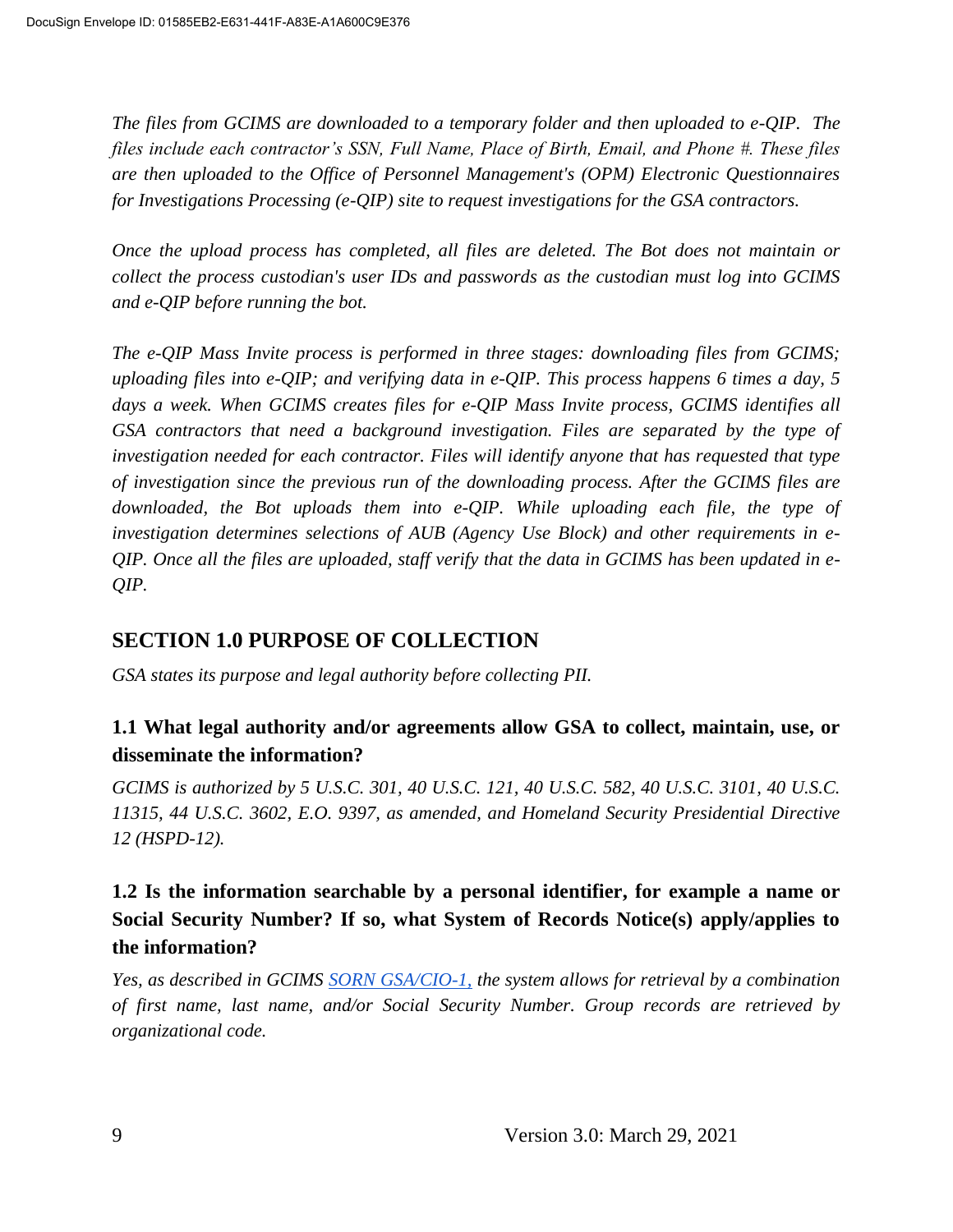## **1.3 Has an Information Collection Request (ICR) been submitted to or approved by the Office of Management and Budget (OMB)? If yes, provide the relevant names, OMB control numbers, and expiration dates.**

*Yes, the Supporting Statement for Information Collection Submission OMB Control Number 3090-0283.*

## **1.4 Has a records retention schedule been approved by the National Archives and Records Administration (NARA)? Explain how long and for what reason the information is retained.**

GRS 05.6/120 Personal Identification Credentials and Cards - Application and Activation Records

Records about credential badges (such as smart cards) that are (1) based on the HSPD12 standards for identification cards issued to Federal employees, contractors, and affiliates, and (2) used to verify the identity of individuals seeking physical access to Federally controlled Government facilities, and logical access to Government information systems. Also referred to as Common Access Cards (CAC) cards, Personal Identity Verification (PIV) cards, and Homeland Security Presidential Directive 12 (HSPD-12) credentials.

Exclusion: Records of certain classes of Government employee identification cards, such as those covered under special-risk security provisions or 44 U.S.C. Section 3542, are covered by agency-specific schedules.

Application and activation records. Applications and supporting documentation, such as chain-of-trust records, for identification credentials. Includes:

• application for identification card

• a log of activities that documents who took the action, what action was taken, when and where the action took place, and what data was collected

• lost or stolen credential documentation or police report

Note: GRS 3.2, Information Systems Security Records, covers applications for access to information systems.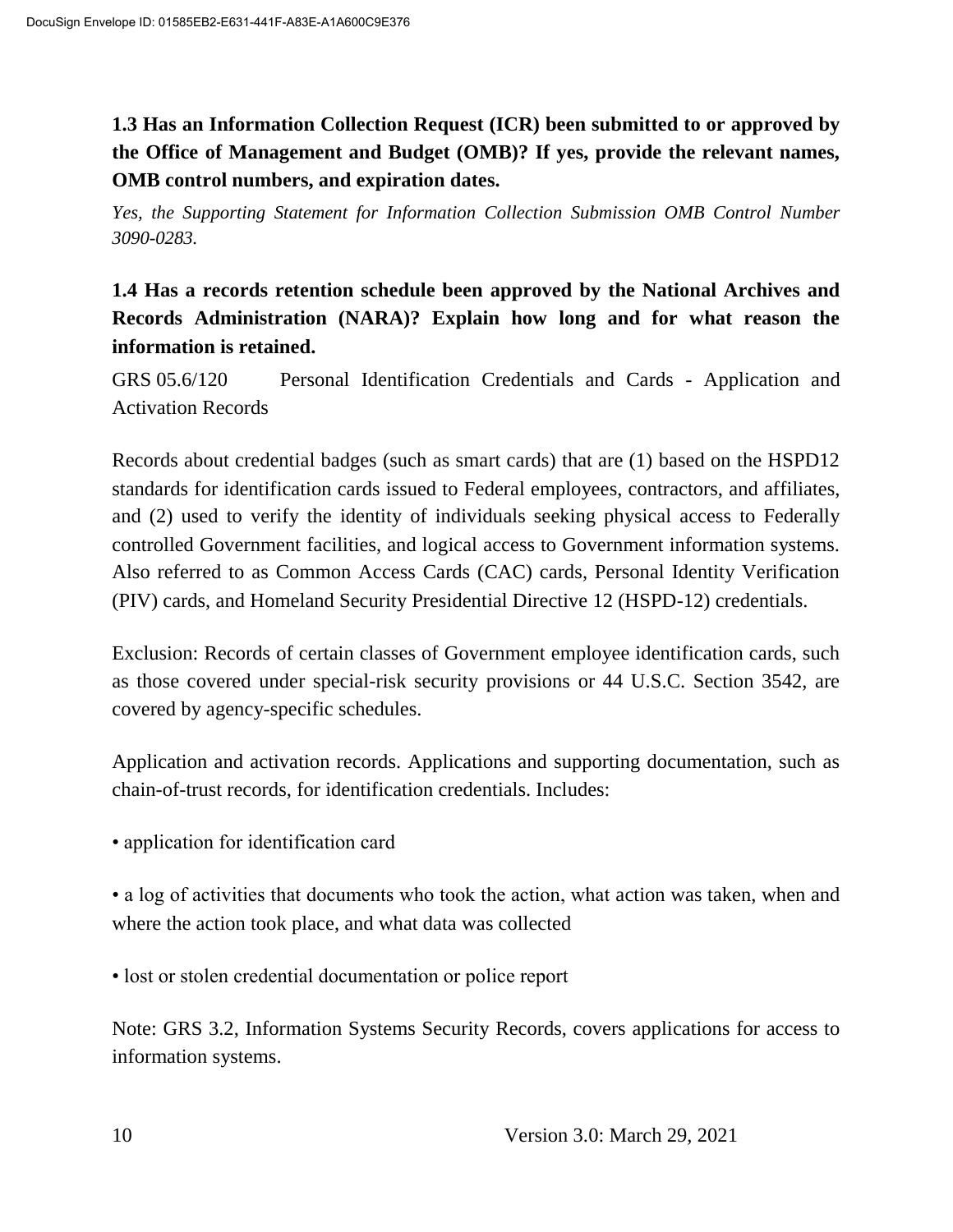Note: Agencies must offer any records created prior to January 1, 1939, to the National Archives and Records Administration (NARA) before applying this disposition authority.

Retention: Temporary. Destroy mandatory and optional data elements housed in the agency identity management system and printed on the identification card 6 years after terminating an employee or contractor's employment, but longer retention is authorized if required for business use.

Legal Authority: DAA-GRS-2017-0006-0016 (GRS 05.6/120)

#### *GRS 03.2/031 System Access Records. Systems Requiring Special Accountability for Access*

These are user identification records associated with systems which are highly sensitive and potentially vulnerable.

These records are created as part of the user identification and authorization process to gain access to systems. Records are used to monitor inappropriate systems access by users. Includes records such as:

- user profiles
- log-in files
- password files
- audit trail files and extracts
- system usage files
- cost-back files used to assess charges for system use

Exclusion 1. Excludes records relating to electronic signatures.

Exclusion 2. Does not include monitoring for agency mission activities such as law enforcement.

*Retention:* Temporary. Destroy 6 years after the password is altered or user account is terminated, but longer retention is authorized if required for business use.

*Legal Authority:* DAA-GRS-2013-0006-0004 (GRS 03.2/031)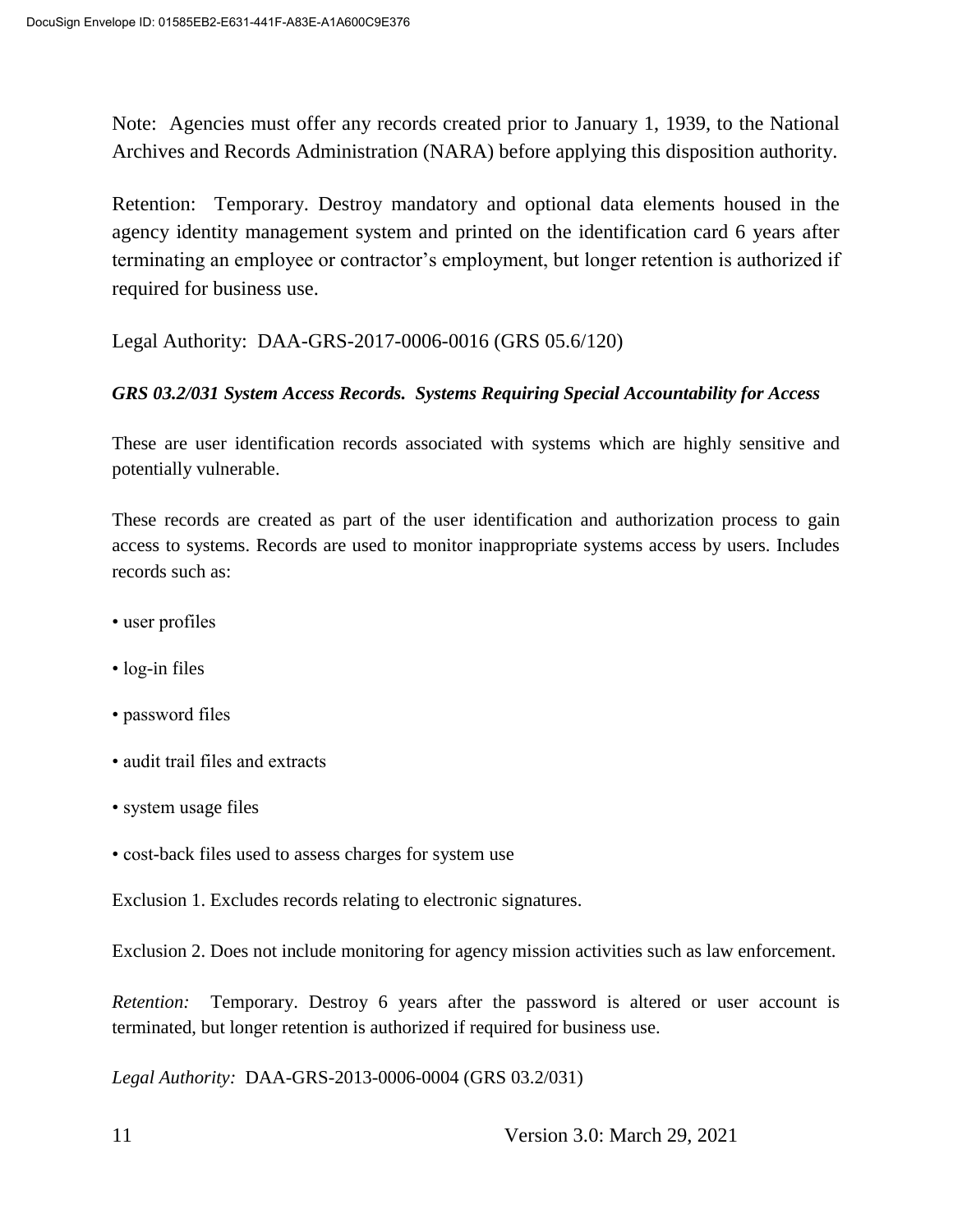#### *GRS 04.2/130 Personally Identifiable Information Extracts*

System-generated or hardcopy print-outs generated for business purposes that contain Personally Identifiable Information.

Legal citation: OMB M-07-16 (May 22, 2007), Attachment 1, Section C, bullet "Log and Verify."

*Retention:* Temporary. Destroy when 90 days old or no longer needed pursuant to supervisory authorization, whichever is appropriate.

*Legal Authority:* DAA-GRS-2013-0007-0012 (GRS 04.2/130)

#### *GRS 04.2/140 Personally Identifiable Information Extract Logs*

Logs that track the use of PII extracts by authorized users, containing some or all of: date and time of extract, name and component of information system from which data is extracted, user extracting data, data elements involved, business purpose for which the data will be used, length of time extracted information will be used. Also includes (if appropriate): justification and supervisory authorization for retaining extract longer than 90 days, and anticipated disposition date.

*Retention:* Temporary. Destroy when business use ceases.

*Legal Authority:* DAA-GRS-2013-0007-0013 (GRS 04.2/140)

#### *GRS 04.2/191 CUI Information Sharing Agreements*

Agreements in which agencies agree to share CUI with non-executive branch entities (e.g., state and local police) and foreign entities that agree to protect the CUI .

Exclusion: Contracts involving CUI and contractor access to CUI ; GRS 01.1, item 010 covers contracts.

*Retention:* Temporary. Destroy 7 years after canceled or superseded, but longer retention is authorized if required for business use.

*Legal Authority:* DAA-GRS-2019-0001-0006 (GRS 04.2/191)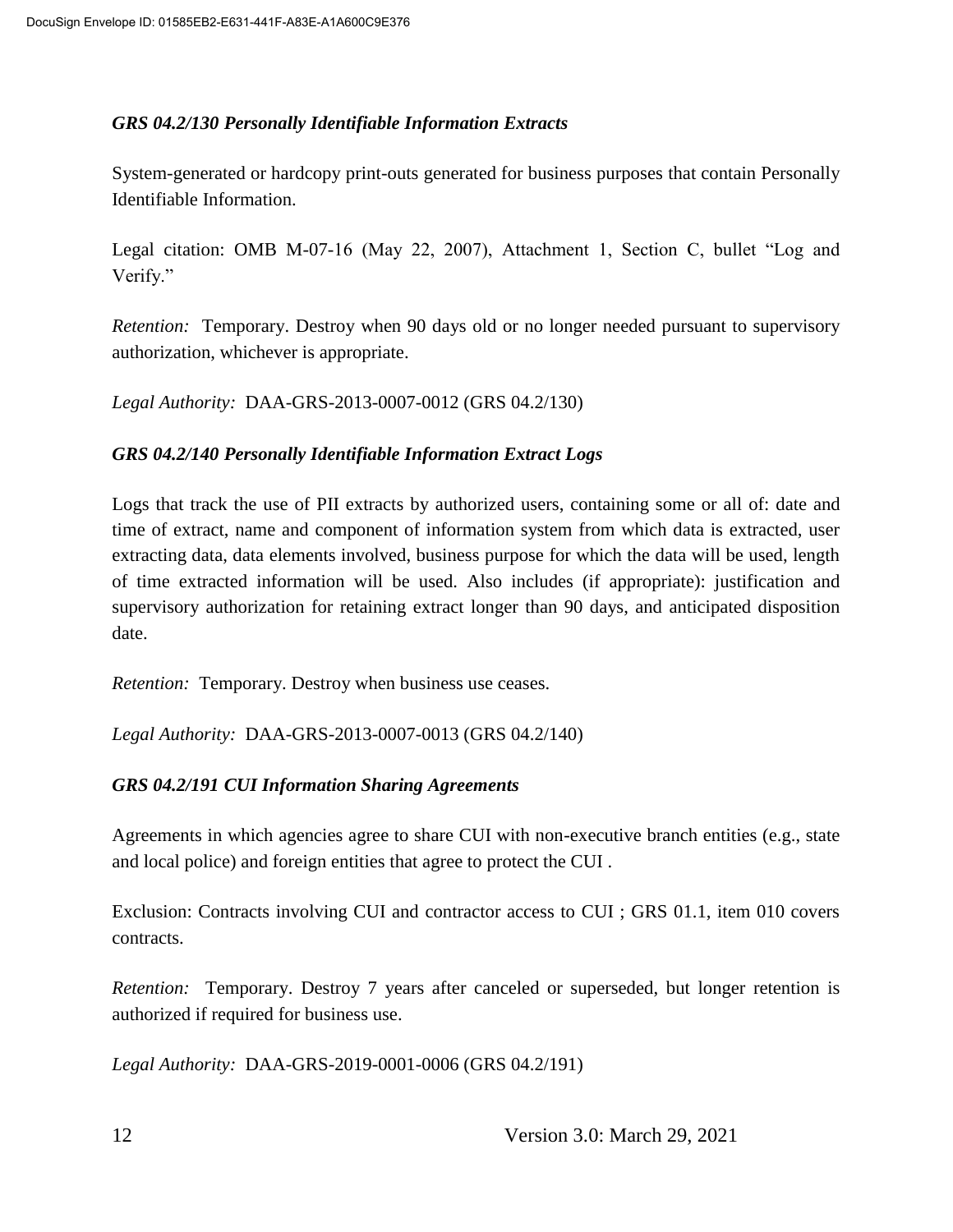#### *GRS 05.2/020 Intermediary Records*

Records of an intermediary nature, meaning that they are created or used in the process of creating a subsequent record. To qualify as an intermediary record, the record must also not be required to meet legal or fiscal obligations, or to initiate, sustain, evaluate, or provide evidence of decision-making. Records include:

• non-substantive working files: collected and created materials not coordinated or disseminated outside the unit of origin that do not contain information documenting significant policy development, action, or decision making. These working papers do not result directly in a final product or an approved finished report. Included are such materials as rough notes and calculations and preliminary drafts produced solely for proof reading or internal discussion, reference, or consultation, and associated transmittals, notes, reference, and background materials.

• audio and video recordings of meetings that have been fully transcribed or that were created explicitly for the purpose of creating detailed meeting minutes (once the minutes are created)

• dictation recordings

• input or source records, which agencies create in the routine process of creating, maintaining, updating, or using electronic information systems and which have no value beyond the input or output transaction:

 o hardcopy input source documents where all information on the document is incorporated in an electronic system (See Exclusion 1 and Note 1)

o electronic input source records such as transaction files or intermediate input/output files

• ad hoc reports, including queries on electronic systems, whether used for one-time reference or to create a subsequent report

• data files output from electronic systems, created for the purpose of information sharing or reference (see Exclusion 2)

Exclusion 1: This item does not allow destruction of original hardcopy still pictures, graphic materials or posters, aerial film, maps, plans, charts, sound recordings, motion picture film, or video recordings once they are digitized. Agencies must follow agency-specific schedules for these records. If the records are unscheduled, the agency must submit a schedule for them.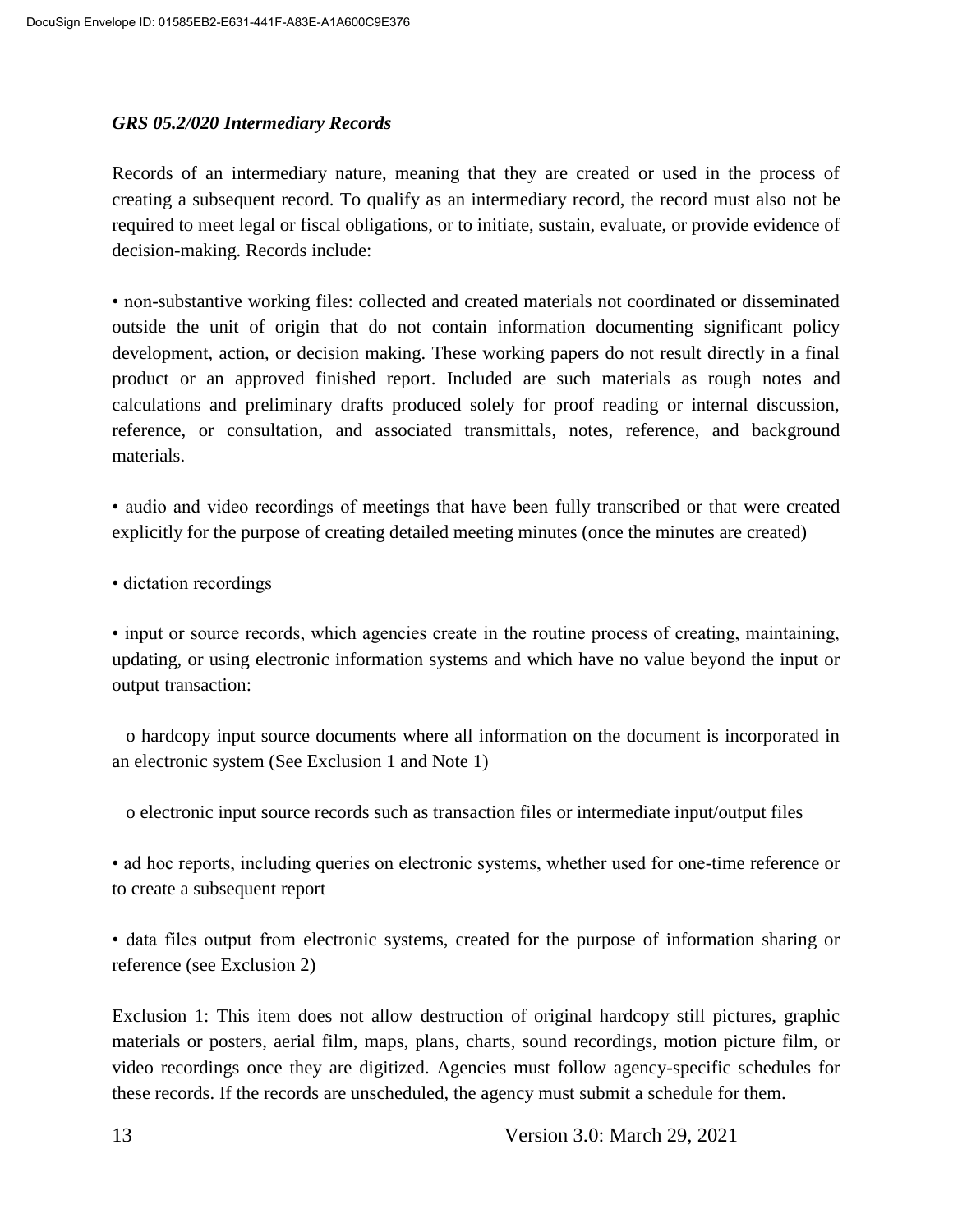Exclusion 2: This item does not include the following data output files (agencies must follow agency-specific schedules for these records, except for the final bullet, which the GRS covers in another schedule):

• files created only for public access purposes • summarized information from unscheduled electronic records or inaccessible permanent records

• data extracts produced by a process that results in the content of the file being significantly different from the source records. In other words, the process effectively creates a new database file significantly different from the original

• data extracts containing Personally Identifiable Information (PII). Such records require additional tracking and fall under GRS 4.2, item 130 (DAA-GRS-2013-0007-0012).

*Retention:* Temporary. Destroy upon verification of successful creation of the final document or file, or when no longer needed for business use, whichever is later.

*Legal Authority:* DAA-GRS-2017-0003-0002 (GRS 05.2/020)

#### *GRS 05.3/020 Employee Emergency Contact Information*

Records used to account for and maintain communication with personnel during emergencies, office dismissal, and closure situations. Records include name and emergency contact information such as phone numbers or addresses. Records may also include other information on employees such as responsibilities assigned to the individual during an emergency situation. Exclusion: This item does not include employee directories that contain information about where employees are located in facilities and work phone numbers.

*Retention:* Temporary. Destroy when superseded or obsolete, or upon separation or transfer of the employee.

*Legal Authority:* DAA-GRS-2016-0004-0002 (GRS 05.3/020)

## **SECTION 2.0 OPENNESS AND TRANSPARENCY**

*GSA is open and transparent. It notifies individuals of the PII it collects, maintains, uses or disseminates as well as how it protects and shares it. It provides straightforward ways for individuals to learn how GSA handles PII.*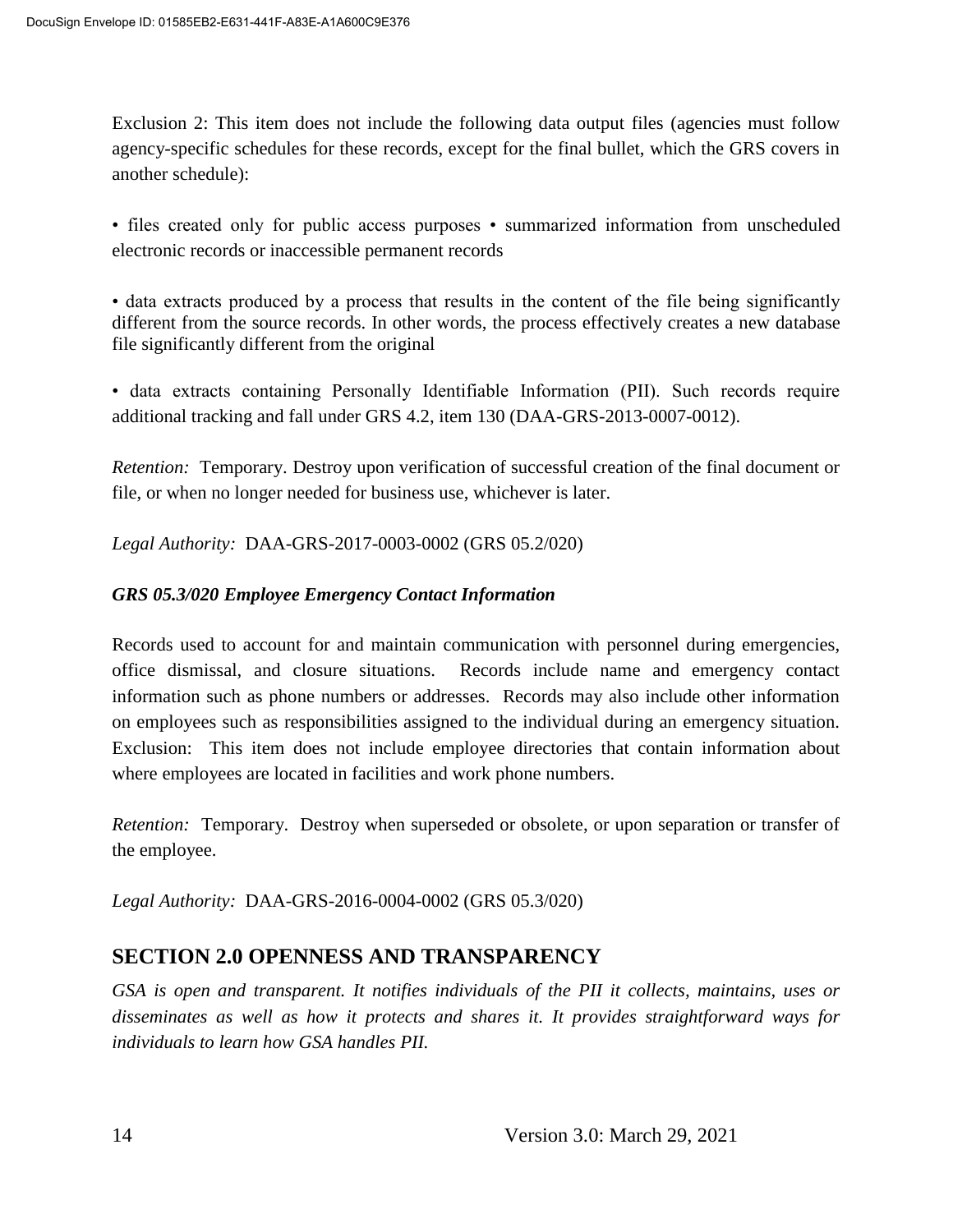#### **2.1 Will individuals be given notice before the collection, maintenance, use or dissemination of personal information about themselves? If not, please explain.**

*The Contractor Information Worksheet includes a Privacy Act Notice in compliance with the Privacy Act of 1974, and as authorized by the Federal Property and Administrative Services Act of 1949. The entire notice states: In compliance with the Privacy Act of 1974, the following information is provided: Solicitation of information contained herein may be used as a basis for physical access determinations. GSA describes how your information will be maintained in the Privacy Act system of record notice published in the Federal Register at 73 FR 35690 on June 24, 2008. Your social security number is being requested pursuant to Executive Order 9397. Disclosure of the information by you is voluntary. Failure to provide information requested on this form may result in the government's inability to grant unescorted physical access to GSAcontrolled facilities and may affect your prospects for employment or continued employment under a government contract, or at a Federal facility, or with a government license.*

## **SECTION 3.0 DATA MINIMIZATION**

*GSA limits PII collection only to what is needed to accomplish the stated purpose for its collection. GSA keeps PII only as long as needed to fulfill that purpose.*

## **3.1 Why is the collection and use of the PII necessary to the system, application, or project?**

*Information collected is necessary to meet:*

*• The Office of Management and Budget (OMB) Guidance M-05-24 for Homeland Security Presidential Directive (HSPD) 12 which authorizes Federal departments and agencies to ensure that contractors have limited/controlled access to facilities and information systems, and* 

*• GSA Directive CIO P 2181.1 Homeland Security Presidential Directive-12 Personal Identity Verification and Credentialing which states that GSA contractors must undergo a minimum of a FBI National Criminal Information Check (NCIC) to receive unescorted physical access.*

## **3.2 Will the system, application, or project create or aggregate new data about the individual? If so, how will this data be maintained and used?**

*No.*

**3.3 What protections exist to protect the consolidated data and prevent unauthorized access?**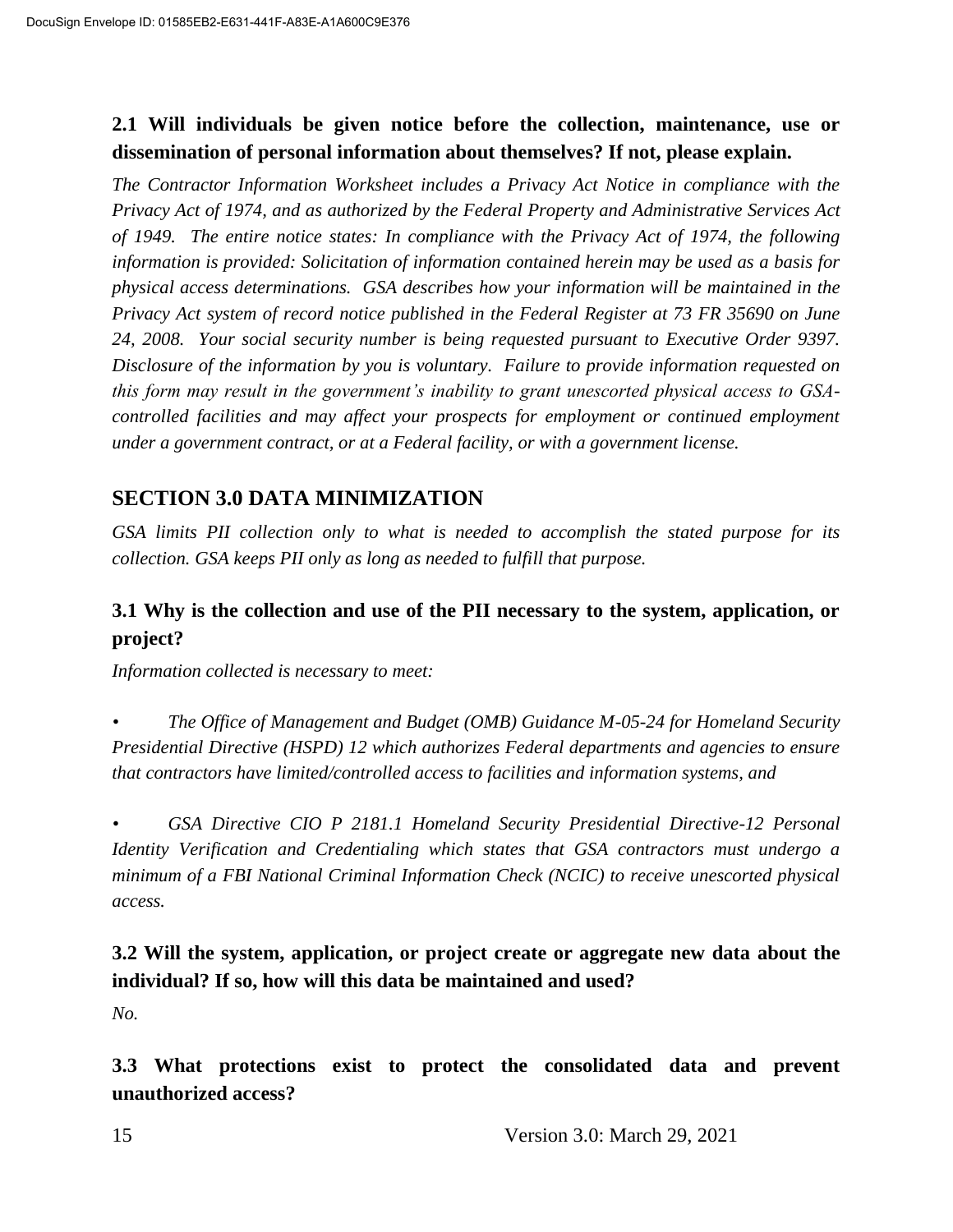*To prevent unauthorized access, all GCIMS users must authenticate using an active PIV card and associated PIN. This method ensures the requisite multi-factor authentication model for accessing systems containing PII*

*Sensitive data within the system is encrypted using AES-256 encryption with a protected key or 256-bit hashing.*

*Transport of data is encrypted using SSL and TLS 1.2 the latest secure protocols available.*

#### **3.4 Will the system monitor the public, GSA employees, or contractors?**

*There is no public access to the system. It is only used to manage GSA employees and contractor personnel.*

*Use of the GSA network and storage devices that maintain GCIMS information is audited in accordance with GSA IT Security Procedural Guide: Audit and Accountability (AU) CIO-IT Security-01-08.*

#### **3.5 What kinds of report(s) can be produced on individuals?**

*The primary reports available in the system are 1.) Complete list of ALL information collected from an individual as requested from the CIW 2.) Summarized totals of information related to adjudications performed on individuals.*

*Reports are provided for the use of OMA and Heads of Service and Staff Offices (HSSOs) personnel to maintain accuracy of system records and financial forecasting and management planning. With few exceptions no reports will not contain PII except SSN/personal email for unique identification purposes when communicating with OPM FSEM.*

#### **3.6 Will the data included in any report(s) be de-identified? If so, what process(es) will be used to aggregate or de-identify the data?**

*No. Reports which do not summarize data using tabular totals will include the names of individuals in the system for the purpose of identification.*

## **SECTION 4.0 LIMITS ON USING AND SHARING INFORMATION**

*GSA publishes a notice about how it plans to use and share any PII it collects. GSA only shares PII in ways that are compatible with the notice or as stated in the Privacy Act.*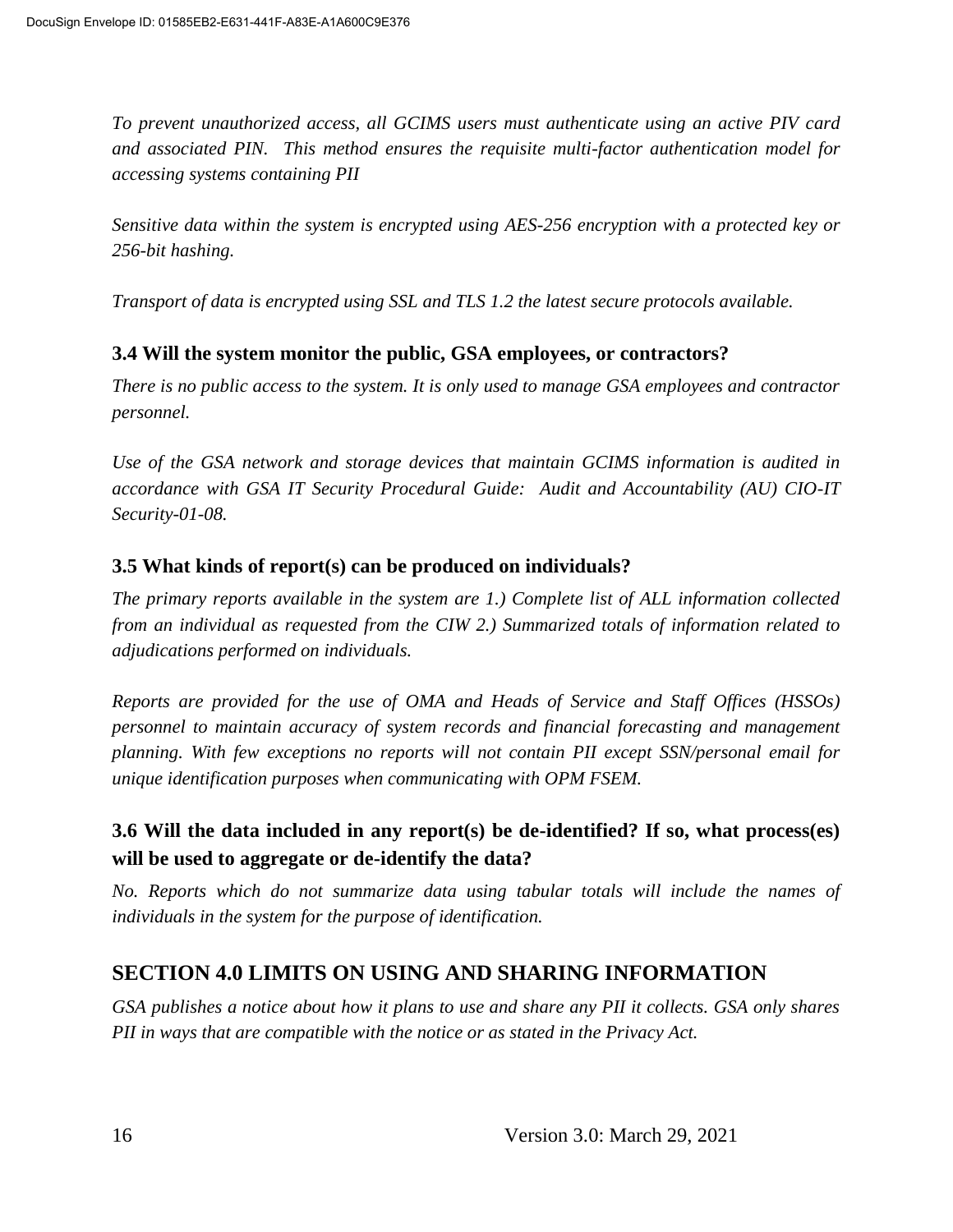### **4.1 Is the information in the system, application, or project limited to only the information that is needed to carry out the purpose of the collection?**

*Yes. Because the HSPD-12 program manages the background investigation of contractors, it has a requirement to access a large category of information to adequately determine an individual's trustworthiness for a particular job function. The collected data is not shared with persons or offices outside the Inspector General that do not have a role in this investigation or HSPD-12 process.*

## **4.2 Will GSA share any of the information with other individuals, federal and/or state agencies, or private-sector organizations? If so, how will GSA share the information?**

*Yes, information is shared with OPM FSEM via the e-QIP application portal and GSA MSO via its USAccess Portal. Both portals use industry standard web browser clients authenticated through PIV cards and HTTPS/TLS communication protocols. The purpose of the sharing is to allow OPM FSEM to conduct the required background investigation on contractors and GSA MSO to produce and issue HSPD-12 PIV cards.*

## **4.3 Is the information collected directly from the individual or is it taken from another source? If so, what is the other source(s)?**

*Information is collected from the individual using the Contractor Information Worksheet (OMB Control Number: 3090-0283) or federal employment application forms.*

### **4.4 Will the system, application, or project interact with other systems, applications, or projects, either within or outside of GSA? If so, who and how? Is a formal agreement(s) in place?**

*Yes, GCIMS interacts with multiple external systems within/outside GSA. For the external agency systems there are MOAs in place and updated on an annual basis. Those include the Managed Service Offering (MSO) and OPM FSEM. Both systems have the proper Security Assessment and Authorization ("A&A") from their parent agencies.*

*Please contact the OMA HSPD-12 Office to see the MOA with MSO:* 

*Please contact the OMA HSPD-12 Office to see the GCIMS system interconnections document.* 

*Please contact the OMA HSPD-12 Office for the agreement with OPM FSEM.*

## **SECTION 5.0 DATA QUALITY AND INTEGRITY**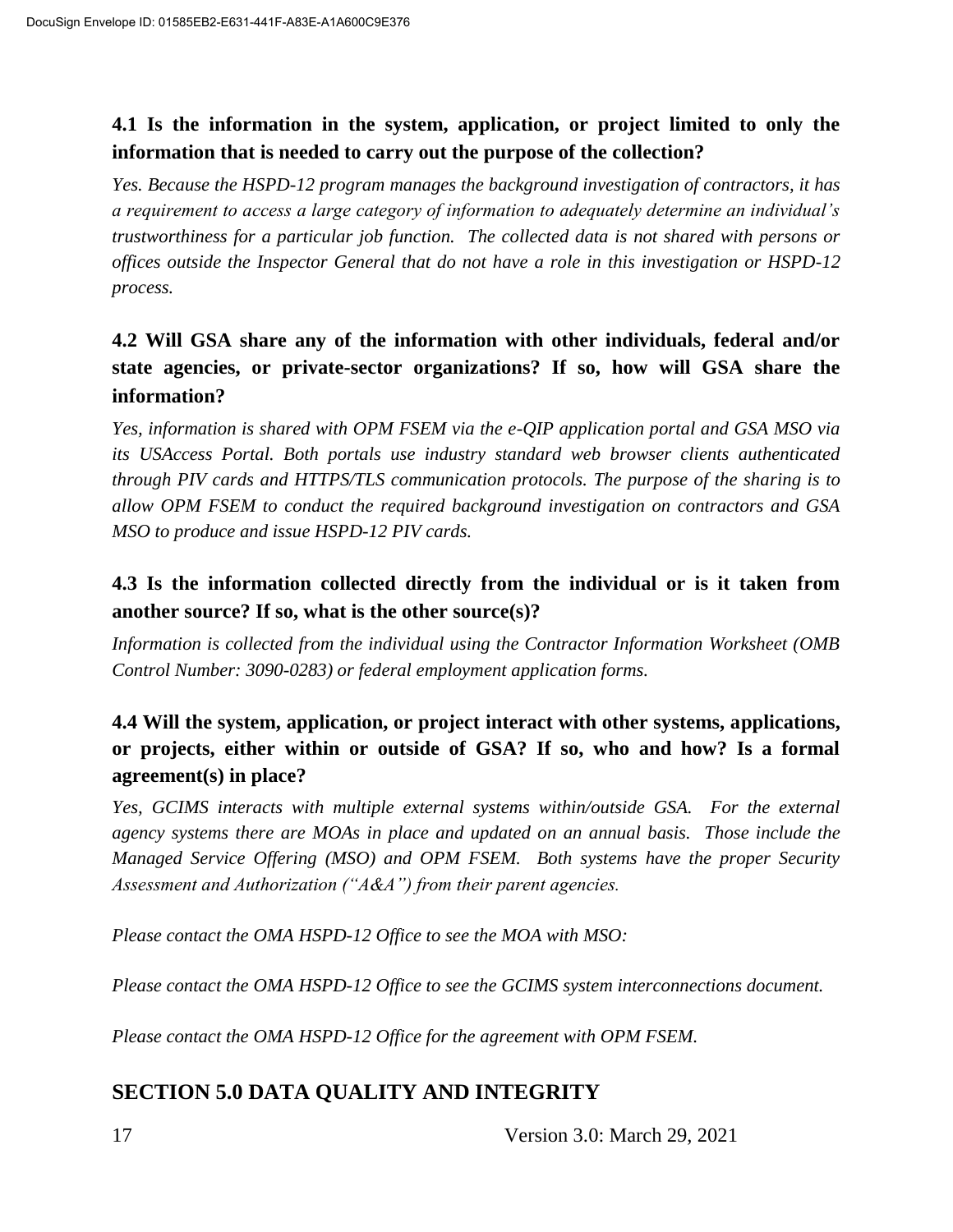*GSA makes reasonable efforts to ensure that all PII it maintains is accurate, relevant, timely, and complete.*

#### **5.1 How will the information collected, maintained, used, or disseminated be verified for accuracy and completeness?**

*The GSA HSPD-12 Handbook describes processes to update information in case of* 

*employment events for both employees and contractors which in-turn result in an update of personnel data. Also the ICAM Division plans to periodically verify GSA personnel eligibility for GSA Access Card by validating with various Staff and Service Offices. Additionally, the HR system provides a nightly download of all departing employees which helps the data in GCIMS to keep up to date. GSA personnel can also update their "Self Service" information as needed or required.*

*Records with missing information will be flagged as incomplete until missing information is provided. Contract Information Worksheet (CIW) has all required information that is required by GCIMS. Incorrect data can be compared to the CIW for completeness.*

*Business rules are coded into the data fields to determine the accuracy and completeness of inputted data.*

*Twice a year, Point Of Contacts must verify with the HSPD-12 Program Management Office that their personnel records are still up-to-date or provide updates.*

## **SECTION 6.0 SECURITY**

*GSA protects PII from loss, unauthorized access or use, destruction, modification, or unintended or inappropriate disclosure.*

## **6.1 Who or what will have access to the data in the system, application, or project? What is the authorization process to gain access?**

*System information may be accessed and used by:*

*a. GSA Personnel and GSA investigation service provider Office of Personnel Management (OPM) personnel when needed for official use only, including, but not limited to: managing*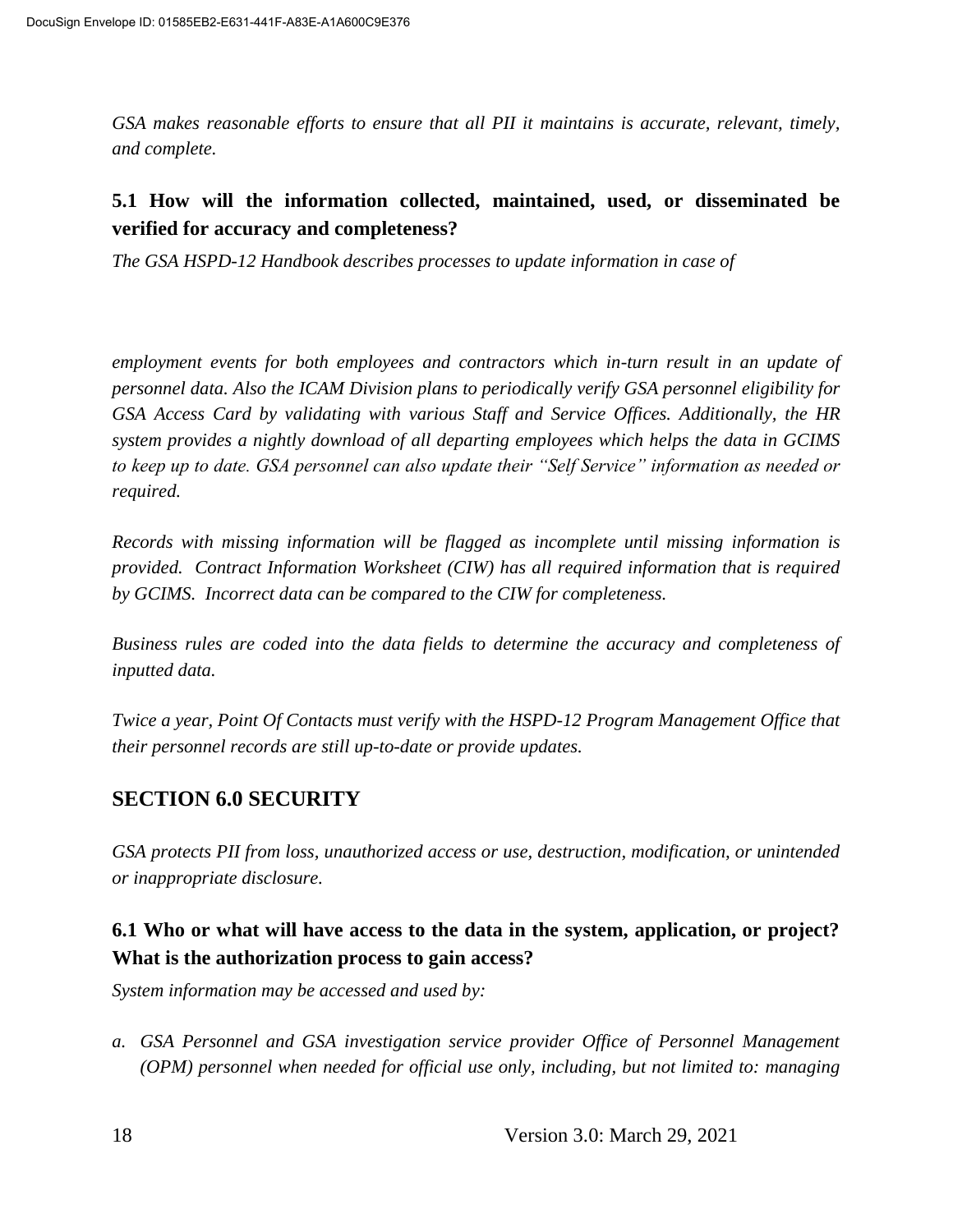*identity information of GSA personnel; managing the issuance and maintenance of Access Cards; and managing the completion of background investigation requirements.*

- *b. UiPath robot to download and upload user data files for business processes. GSA personnel assigned to background investigative roles and responsibilities will be authorized to operate the attended robot. The robot operator will have read-write data access to required IT systems which the robot has further restricted programmed usage but not greater than the operator. Robot access and revocation is governed by the GSA Information Technology (IT) Rules of Behavior - CIO 2104.1B (https://www.gsa.gov/cdnstatic/IT\_General\_Rules\_of\_Behavior\_CIO\_21041B\_CHGE\_1\_04- 02-2019.pdf)*
- *c. To verify suitability of an employee or contractor before granting access to specific resources*
- *d. To disclose information to agency staff and administrative offices who may restructure the data for management purposes*
- *e. An authoritative source of identities for Active Directory, Google mail, and other GSA systems*
- *f. In any legal proceeding, where pertinent, to which GSA is a party before a court or administrative body*
- *g. To authorized officials engaged in investigating or settling a grievance, complaint, or appeal filed by an individual who is the subject of the record*
- *h. To a Federal, state, local, foreign, or tribal agency in connection with the hiring or retention of an employee; the issuance of a security clearance; the reporting of an investigation; the letting of a contract; or the issuance of a grant, license, or other benefit to the extent that the information is relevant and necessary to a decision*
- *i.* To the Office of Personnel Management (OPM), the Office of Management and Budget *(OMB), or the Government Accountability Office (GAO) when the information is required for program evaluation purposes*
- *j. To a Member of Congress or staff on behalf of and at the request of the individual who is the subject of the record*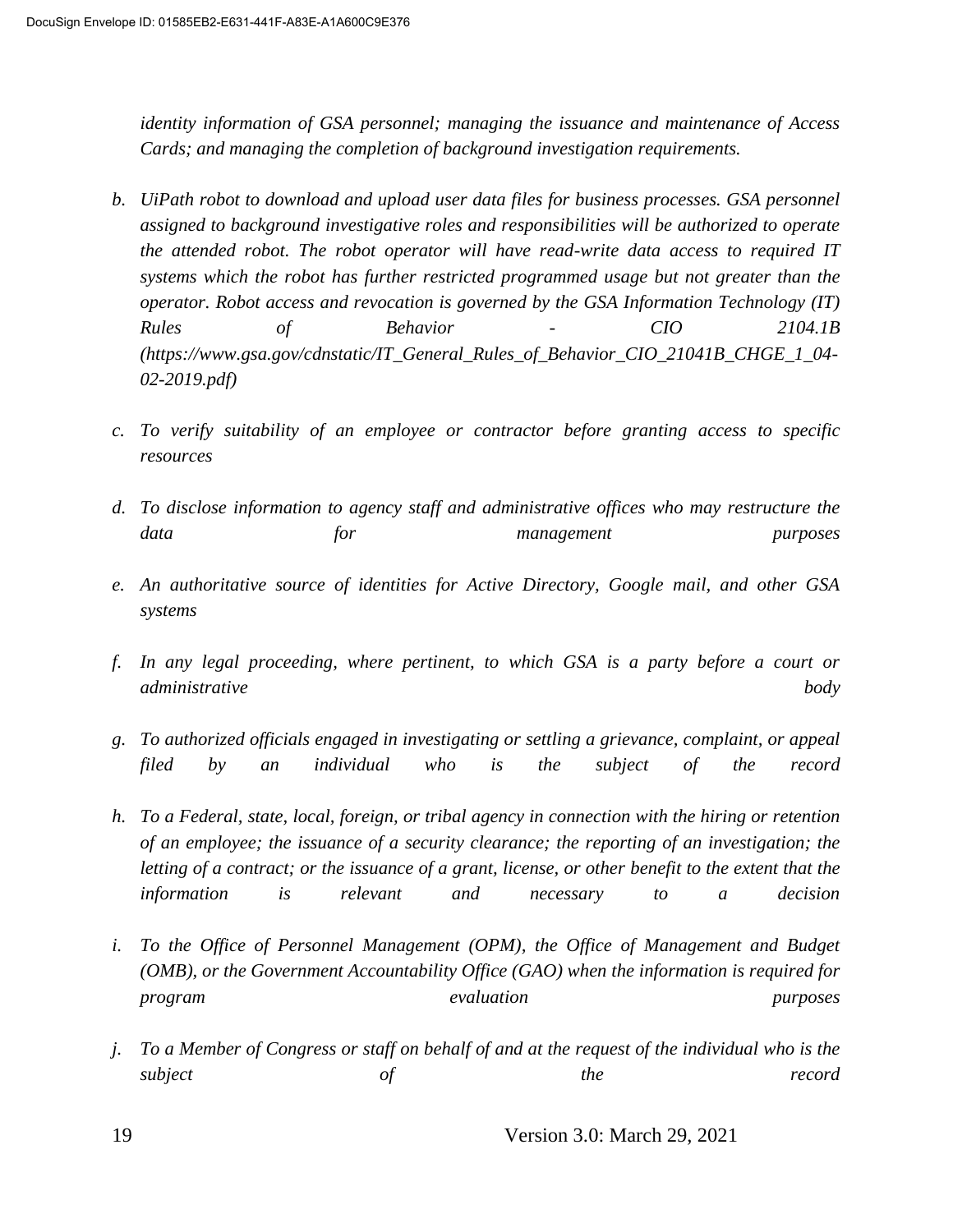- *k. To an expert, consultant, or contractor of GSA in the performance of a Federal duty to which the information is relevant*
- *l. To the National Archives and Records Administration (NARA) for records management purposes*
- *m. To appropriate agencies, entities, and persons when (1) the Agency suspects or has confirmed that the security or confidentiality of information in the system of records has been compromised; (2) the Agency has determined that as a result of the suspected or confirmed compromise there is a risk of harm to economic or property interests, identity theft or fraud, or harm to the security or integrity of this system or other systems or programs (whether maintained by GSA or another agency or entity) that rely upon the compromised information; and (3) the disclosure made to such agencies, entities, and persons is reasonably necessary to assist in connection with GSA's efforts to respond to the suspected or confirmed compromise and prevent, minimize, or remedy such harm.*
- *n. Users who do not have access to personally identifiable information data are:* 
	- o *IT Helpdesk Personnel*
	- o *Building Managers controlling physical access*
	- o *System Administrators providing logical access*
	- o *Record holders updating their personal information (Employment Information, Emergency Contacts, Work and Home Address) in the self-service module.*
	- o *Google Mail Team*

## **6.2 Has GSA completed a System Security Plan (SSP) for the information system(s) or application?**

*Yes, GSA has completed system security plans (SSPs) for the systems that support and maintain the information used in GCIMS. GSA categorizes all of its systems using Federal Information Processing Standard Publication 199, Standards for Security Categorization of Federal Information and Information Systems (FIPS 199). GCIMS operates on systems rated "moderate impact." Based on this categorization, GSA implements security controls from NIST Special Publication 800-53, "Recommended Security Controls for Federal Information Systems and Organizations" to secure its systems and data. This was last authorized in 2016.*

#### **6.3 How will the system or application be secured from a physical, technical, and managerial perspective?**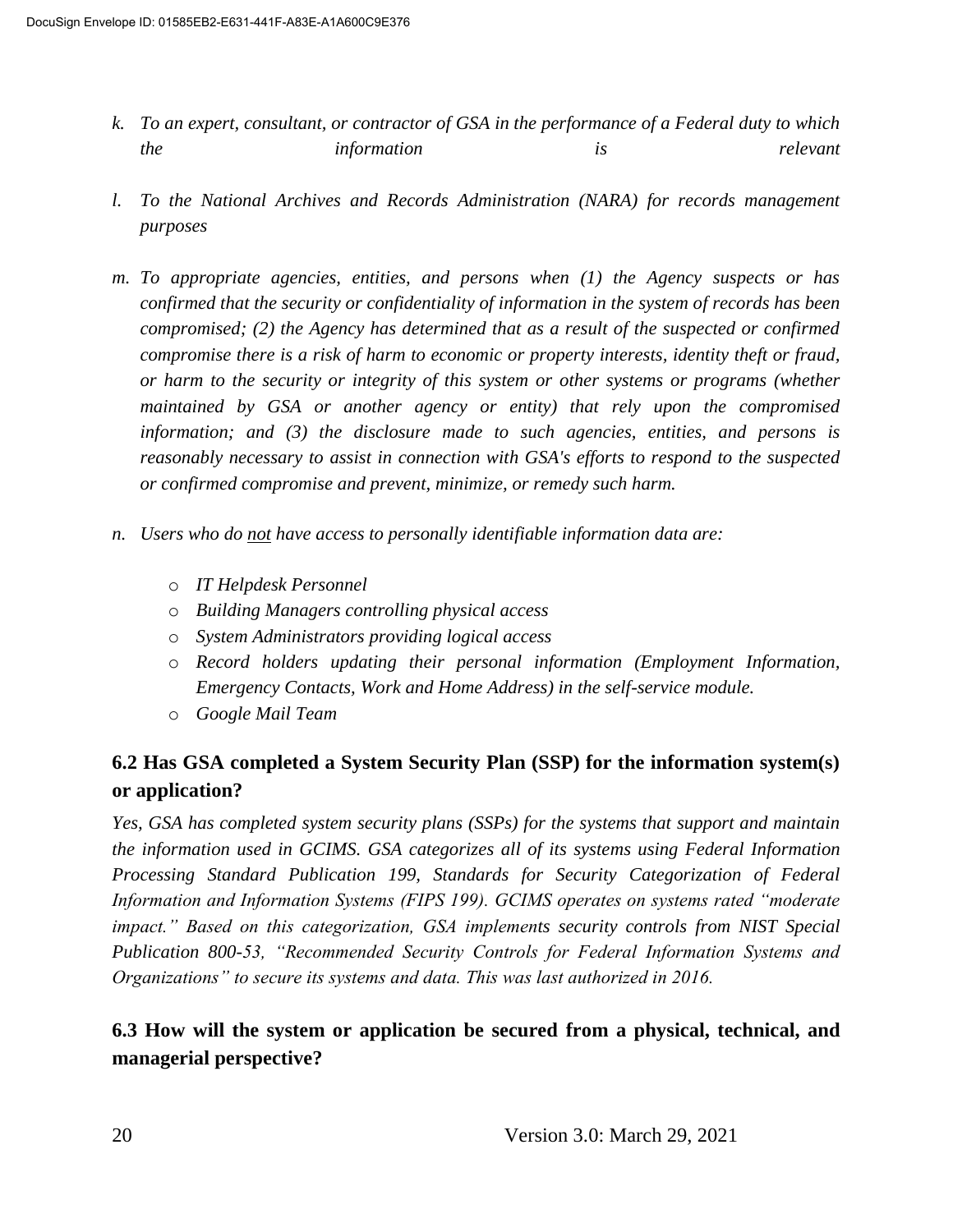*[Indicate the types of physical barriers that protect the information (security guards, identification badges, key cards, safes, locks, etc.). Indicate the types of technical protections for the information (user identification, password, encryption, multi-factor authentication, etc.). GSA requires encryption of sensitive PII, PCI, and user-credential information. This includes encryption of the data in any form including in transit, at rest, and file database level encryption. List examples of administrative controls (periodic security audits, regular monitoring of users, backup of sensitive data, etc.).]*

### **6.4 Are there mechanisms in place to identify and respond to suspected or confirmed security incidents and breaches of PII? If so, what are they?**

*GSA has procedures in place for handling security incidents. GSA monitors use of its systems and is responsible for reporting any potential incidents directly to the relevant Information Systems Security Officer. This Officer coordinates the escalation, reporting and response procedures on behalf of GSA.*

## **SECTION 7.0 INDIVIDUAL PARTICIPATION**

*GSA provides individuals the ability to access their PII and to correct or amend it if it is inaccurate. If GSA exempts a system or program from access, amendment and other provisions of the Privacy Act, it notifies the public of that exemption.*

## **7.1 What opportunities do individuals have to consent or decline to provide information? Can they opt-in or opt-out? If there are no opportunities to consent, decline, opt in, or opt out, please explain.**

*All forms requesting information include a Privacy Act Notice in compliance with the Privacy Act of 1974, and as authorized by the Federal Property and Administrative Services Act of 1949. The entire notice states: In compliance with the Privacy Act of 1974, the following information is provided: Solicitation of information contained herein may be used as a basis for physical access determinations. GSA describes how your information will be maintained in the Privacy Act system of record notice published in the Federal Register at 73 FR 35690 on June 24, 2008. Your social security number is being requested pursuant to Executive Order 9397. Disclosure of the information by you is voluntary. Failure to provide information requested on this form may result in the government's inability to grant unescorted physical access to GSA-controlled facilities and may affect your prospects for employment or continued employment under a government contract, or at a Federal facility, or with a government license.*

#### **7.2 What procedures allow individuals to access their information?**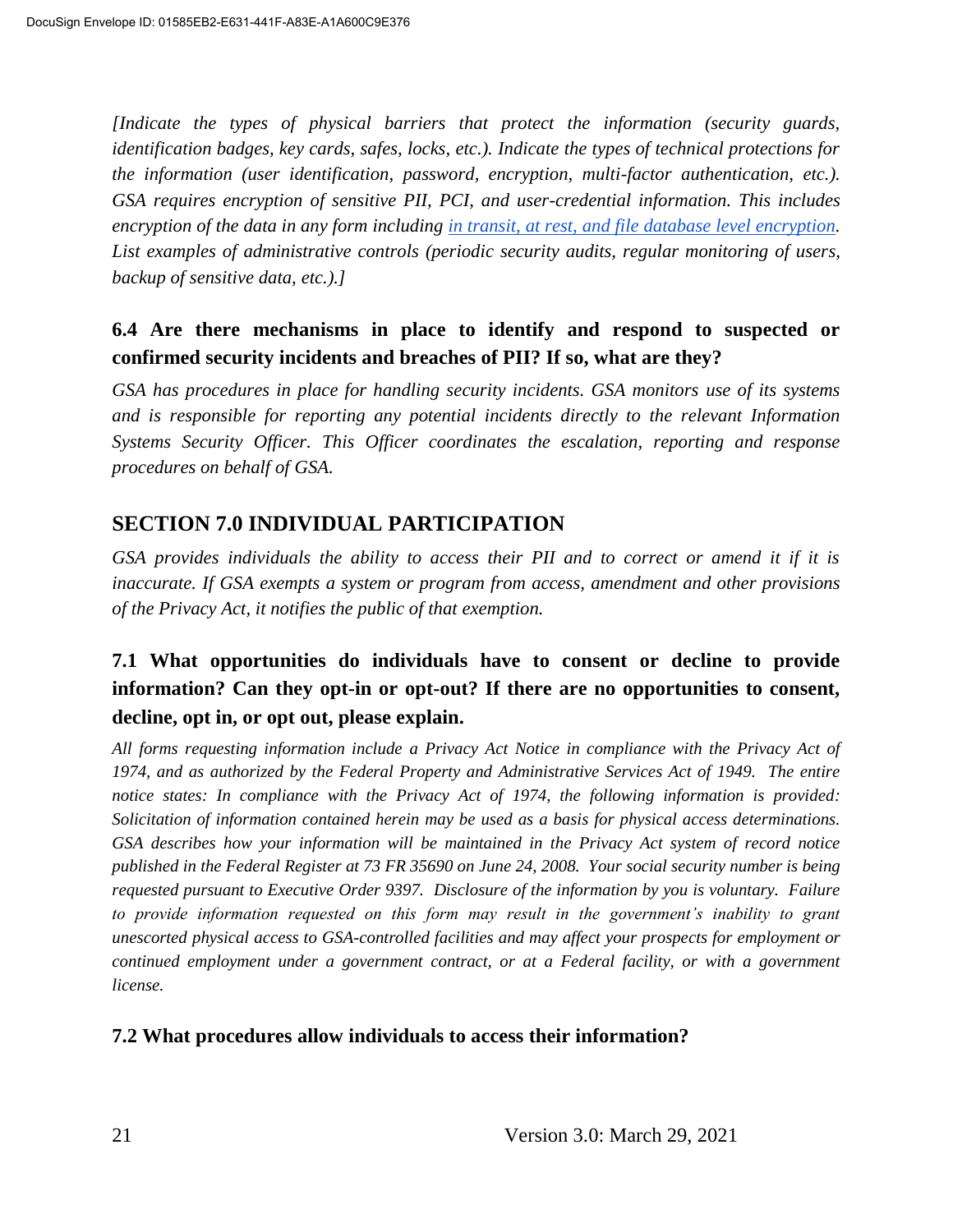*All individuals who have been issued a GSA PIV card can access their records using the GCIMS website. For all others, the HSPD-12 help desk has a phone number that can be contacted to request information on individuals.*

#### **7.3 Can individuals amend information about themselves? If so, how?**

*The HSPD-12 help desk has a phone number that can be contacted to request information be corrected or updated on individuals.*

## **SECTION 8.0 AWARENESS AND TRAINING**

*GSA trains its personnel to handle and protect PII properly.* 

*GSA has developed, implemented, and regularly updates its IT Security Awareness and Privacy Training as part of a comprehensive training and awareness strategy aimed at ensuring that personnel understand privacy responsibilities.*

### **8.1 Describe what privacy training is provided to users, either generally or specifically relevant to the system, application, or project.**

*GSA requires annual privacy and security training for all personnel and has policies in place that govern the proper handling of PII. This is managed through the CIO and Online Learning University system.*

## **SECTION 9.0 ACCOUNTABILITY AND AUDITING**

*GSA's Privacy Program is designed to make the agency accountable for complying with the Fair Information Practice Principles. GSA regularly checks that it is meeting the requirements and takes appropriate action if it is not.*

## **9.1 How does the system owner ensure that the information is used only according to the stated practices in this PIA?**

*GSA requires privacy and security training for all personnel, and has policies that govern the proper handling of PII. GSA has also implemented security and privacy controls for its systems, including those that support design research, and has limited access to those personnel with a need to know. Further, OMB requires the GSA to document these privacy protections in submissions for Information Collection Requests processed under the Paperwork Reduction Act. All GSA systems are subject to periodic audits to ensure that GSA protects and uses information appropriately. As discussed above, GSA takes automated precautions against overly open access controls.*

<sup>[1]</sup>OMB Memorandum *Preparing for and Responding to the Breach of Personally Identifiable Information* (OMB M-17-12) defines PII as: "information that can be used to distinguish or trace an individual's identity, either alone or when combined with